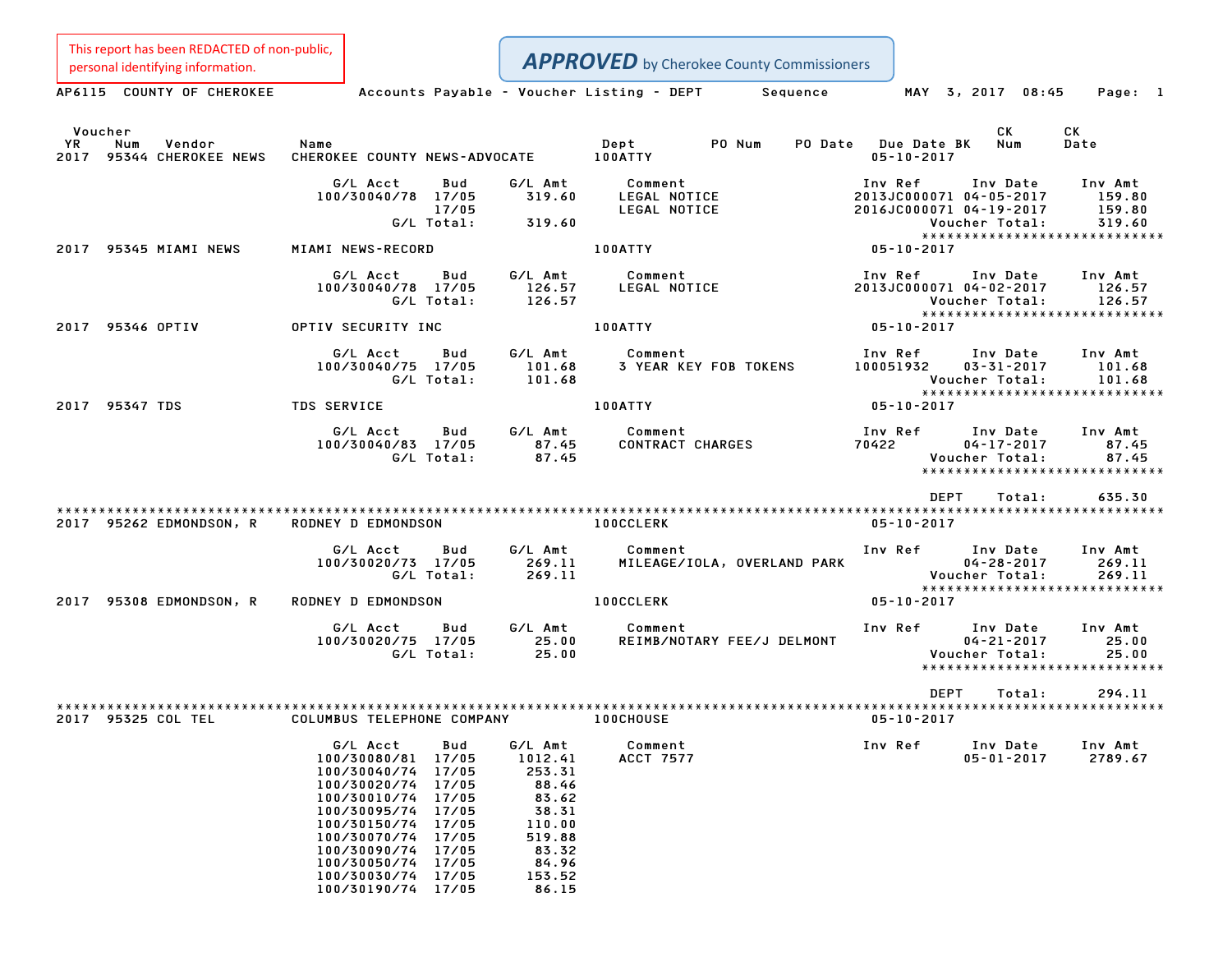|                      |     | AP6115 COUNTY OF CHEROKEE |                                               |                   |                               | Accounts Payable – Voucher Listing – DEPT         Sequence           MAY  3, 2017  08:45                               |                                                                           |                                                                                                                                  | Page: 2                                                        |
|----------------------|-----|---------------------------|-----------------------------------------------|-------------------|-------------------------------|------------------------------------------------------------------------------------------------------------------------|---------------------------------------------------------------------------|----------------------------------------------------------------------------------------------------------------------------------|----------------------------------------------------------------|
| Voucher<br><b>YR</b> | Num | Vendor                    | Name<br>230/30230/74 17/05                    |                   | 275.73                        | Dept<br>PO Num                                                                                                         | PO Date Due Date BK                                                       | CK<br>Num                                                                                                                        | CK<br>Date                                                     |
|                      |     | 2017 95309 EMPIRE         | EMPIRE DISTRICT ELECTRIC COMPANY 100CHOUSE    | G/L Total:        | 2789.67                       |                                                                                                                        | 05-10-2017                                                                | Voucher Total:                                                                                                                   | 2789.67<br>*****************************                       |
|                      |     |                           | G/L Acct<br>100/30080/81 17/05                | Bud<br>G/L Total: | G/L Amt<br>1941.31<br>1941.31 | Comment<br>ACCT 305532–35–0                                                                                            | Inv Ref                                                                   | Inv Date<br>$04 - 18 - 2017$<br>Voucher Total:                                                                                   | Inv Amt<br>1941.31<br>1941.31<br>***************************** |
|                      |     | 2017 95365 QUALITY PEST   | QUALITY PEST CONTROL INC                      |                   |                               | <b>100CHOUSE</b>                                                                                                       | $05 - 10 - 2017$                                                          |                                                                                                                                  |                                                                |
|                      |     |                           | G/L Acct<br>100/30080/80 17/05                | Bud<br>G/L Total: | G/L Amt<br>38.00<br>38.00     | Comment<br>Comment<br>MONTHLY SPRAY                                                                                    | Inv Ref<br>98770                                                          | Inv Date<br>$05 - 01 - 2017$<br>Voucher Total:                                                                                   | Inv Amt<br>38.00<br>38.00<br>*****************************     |
|                      |     | 2017 95376 SECURETECH     | SECURETECH SYSTEMS INC                        |                   |                               | <b>100CHOUSE</b>                                                                                                       | $05 - 10 - 2017$                                                          |                                                                                                                                  |                                                                |
|                      |     |                           | G/L Acct<br>100/30080/80 17/05                | Bud               | G/L Amt<br>1913.00            | Comment<br>REPLACE BATTERIES, SERVICE 20150371<br>WARRANTY                                                             | Inv Ref                                                                   | Inv Date<br>$05 - 06 - 2017$                                                                                                     | Inv Amt<br>1913.00                                             |
|                      |     |                           |                                               | G/L Total:        | 1913.00                       |                                                                                                                        |                                                                           | Voucher Total:                                                                                                                   | 1913.00                                                        |
|                      |     | 2017 95330 STRONGHOLD     | STRONGHOLD DATA                               |                   |                               | <b>100CHOUSE</b>                                                                                                       | 05-10-2017                                                                |                                                                                                                                  | *****************************                                  |
|                      |     |                           | G/L Acct<br>100/30080/89 17/05                | Bud<br>G/L Total: | G/L Amt<br>4615.00<br>4615.00 | Comment<br>BACK UP FEES 3/1/16-4/1/17 22817                                                                            | Inv Ref                                                                   | Inv Date<br>$04 - 27 - 2017$<br>Voucher Total:                                                                                   | Inv Amt<br>4615.00<br>4615.00                                  |
|                      |     |                           | 2017 95310 TRUE VALUE COL TRUE VALUE COLUMBUS |                   |                               | <b>100CHOUSE</b>                                                                                                       | 05-10-2017                                                                |                                                                                                                                  | *****************************                                  |
|                      |     |                           | G/L Acct<br>100/30080/80 17/05                | Bud               | G/L Amt<br>205.98             | Comment<br><b>BULBS</b><br>SUMP PUMP<br><b>ADAPTER</b><br>ADAPTER, HOSE KIT, PIPE<br>PUMP SWITCH<br>CEMENT, PIPE STRAP | Inv Ref<br>A308691<br>A309591<br>A309592<br>A309469<br>A309505<br>A309453 | Inv Date<br>$04 - 20 - 2017$<br>$04 - 28 - 2017$<br>$04 - 28 - 2017$<br>$04 - 27 - 2017$<br>$04 - 27 - 2017$<br>$04 - 27 - 2017$ | Inv Amt<br>10.29<br>102.00<br>1.99<br>23.77<br>48.29<br>10.35  |
|                      |     |                           |                                               | G/L Total:        | 205.98                        | <b>COMBWRENCH</b>                                                                                                      | A309882                                                                   | $05 - 01 - 2017$<br>Voucher Total:                                                                                               | 9.29<br>205.98<br>******************************               |
|                      |     |                           |                                               |                   |                               |                                                                                                                        |                                                                           | <b>DEPT</b><br>Total:                                                                                                            | 11502.96                                                       |
|                      |     | 2017 95342 CHEROKEE NEWS  | CHEROKEE COUNTY NEWS-ADVOCATE                 |                   |                               | 100COMM                                                                                                                | 05-10-2017                                                                |                                                                                                                                  |                                                                |
|                      |     |                           | G/L Acct<br>100/30010/75 17/05                | Bud<br>G/L Total: | G/L Amt<br>33.00<br>33.00     | Comment<br>1 YEAR SUBSCRIPTION                                                                                         | Inv Ref<br>0529239                                                        | Inv Date<br>$05 - 21 - 2017$<br>Voucher Total:                                                                                   | Inv Amt<br>33.00<br>33.00<br>*****************************     |
|                      |     |                           |                                               |                   |                               |                                                                                                                        |                                                                           | <b>DEPT</b><br>Total:                                                                                                            | 33.00                                                          |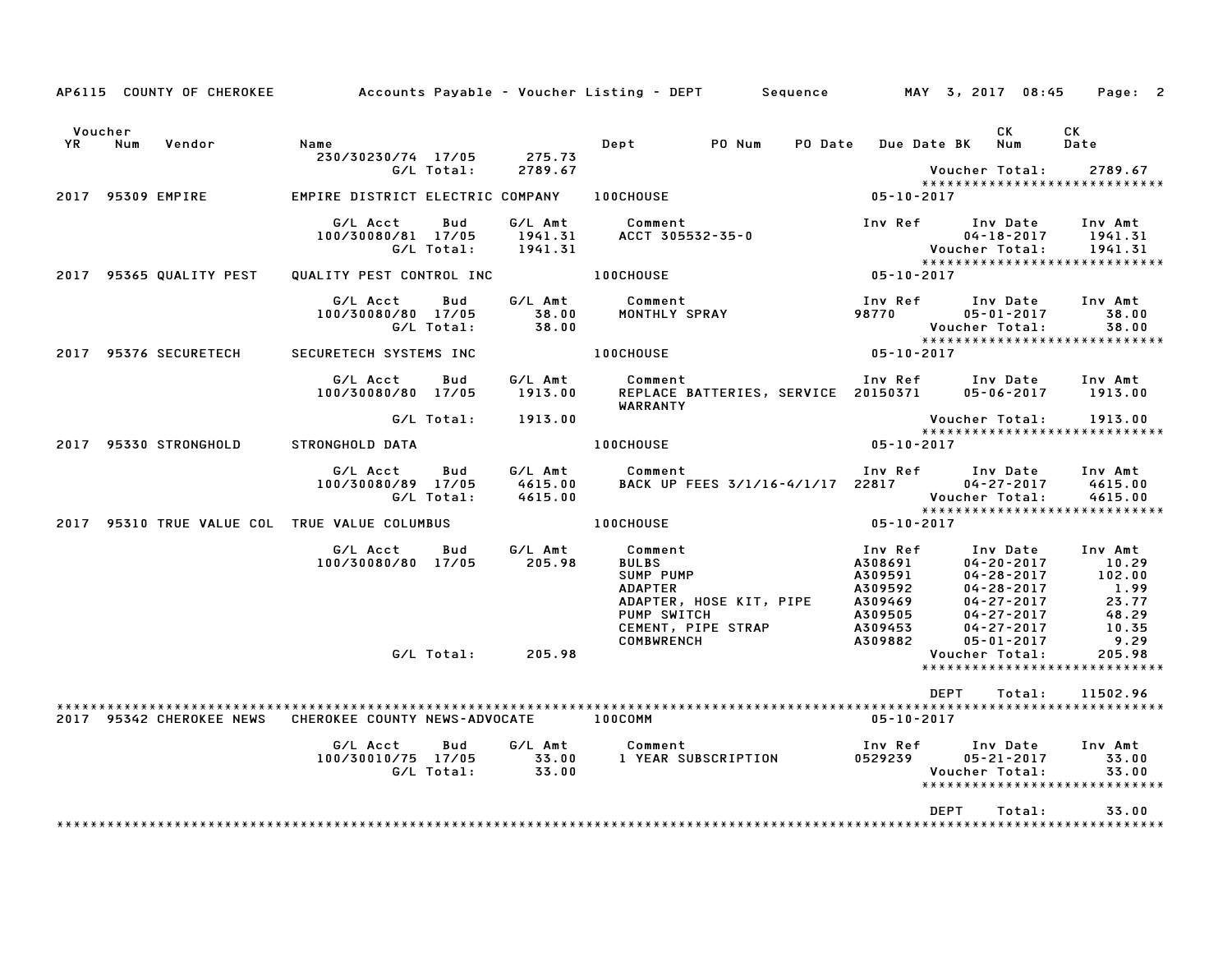| AP6115 COUNTY OF CHEROKEE                                       |                                                     |                               | Accounts Payable – Voucher Listing – DEPT         Sequence            | MAY 3, 2017 08:45                                                                          | Page: 3                       |
|-----------------------------------------------------------------|-----------------------------------------------------|-------------------------------|-----------------------------------------------------------------------|--------------------------------------------------------------------------------------------|-------------------------------|
| Voucher<br>YR<br>Num<br>Vendor<br><b>95364 NEX TECH</b><br>2017 | Name<br><b>NEX-TECH</b>                             |                               | PO Num<br>Dept<br>100COMP                                             | CK.<br>PO Date Due Date BK Num<br>$05 - 10 - 2017$                                         | CK<br>Date                    |
|                                                                 | G/L Acct<br>Bud<br>100/30150/89 17/05<br>G/L Total: | G/L Amt<br>2.50<br>2.50       | Comment<br><b>ACCT 403167</b>                                         | Inv Ref<br>Inv Date<br>$05 - 01 - 2017$<br>Voucher Total:                                  | Inv Amt<br>2.50<br>2.50       |
| 2017 95363 STRONGHOLD                                           | STRONGHOLD DATA                                     |                               | 100COMP                                                               | $05 - 10 - 2017$                                                                           |                               |
|                                                                 | G/L Acct<br>Bud<br>100/30150/89 17/05               | G/L Amt<br>200.00             | Comment<br>SET UP FEES<br>MONTHLY FIREWALL<br>UBIQUITI WIRELESS FWAAS | Inv Ref<br>Inv Date<br>22973<br>$04 - 28 - 2017$                                           | Inv Amt<br>200.00             |
|                                                                 | G/L Total:                                          | 200.00                        |                                                                       | Voucher Total:<br>*****************************                                            | 200.00                        |
| 2017 95369 STRONGHOLD                                           | STRONGHOLD DATA                                     |                               | 100COMP                                                               | 05-10-2017                                                                                 |                               |
|                                                                 | G/L Acct<br>Bud<br>100/30150/89 17/05               | G/L Amt<br>4505.00            | Comment<br>AGREEMENT: MSP PLATINUM<br>SONICWALL, OFFSITE STORAGE      | Inv Ref Inv Date<br>22933<br>05-01-2017                                                    | Inv Amt<br>4505.00            |
|                                                                 | G/L Total:                                          | 4505.00                       |                                                                       | Voucher Total:<br>*****************************                                            | 4505.00                       |
| 2017 95350 BENNETT, J                                           | JENNIFER BENNETT                                    |                               | <b>100DCOURT</b>                                                      | <b>DEPT</b><br>Total:<br>$05 - 10 - 2017$                                                  | 4707.50                       |
|                                                                 | G/L Acct<br>Bud<br>100/30070/73 17/05<br>G/L Total: | G/L Amt<br>187.25<br>187.25   | Comment<br>TRAVEL EXPENSE                                             | Inv Ref<br>Inv Date<br>$04 - 18 - 2017$<br>Voucher Total:                                  | Inv Amt<br>187.25<br>187.25   |
| 2017 95351 CARLSON, T                                           | TAMMIE CARLSON-OAS                                  |                               | 100DCOURT                                                             | ******************************<br>05-10-2017                                               |                               |
|                                                                 | G/L Acct<br>Bud<br>100/30070/73 17/05<br>G/L Total: | G/L Amt<br>250.06<br>250.06   | Comment<br>TRAVEL EXPENSE                                             | Inv Ref Inv Date<br>$04 - 18 - 2017$<br>Voucher Total:<br>*****************************    | Inv Amt<br>250.06<br>250.06   |
| 2017 95352 CIZERLE, T                                           | TERRY CIZERLE                                       |                               | 100DCOURT                                                             | 05-10-2017                                                                                 |                               |
|                                                                 | G/L Acct<br>Bud<br>100/30070/21 17/05               | G/L Amt<br>317.00             | Comment<br>CONFERENCE TRAVEL<br>REIMB/OFFICE SUPPLIES                 | Inv Ref<br>Inv Date<br>$04 - 24 - 2017$                                                    | Inv Amt<br>288.11<br>28.89    |
|                                                                 | G/L Total:                                          | 317.00                        |                                                                       | Voucher Total:<br>*****************************                                            | 317.00                        |
| 2017 95297 CURE, K                                              | <b>KEVIN T CURE</b>                                 |                               | 100DCOURT                                                             | 05-10-2017                                                                                 |                               |
|                                                                 | G/L Acct<br>Bud<br>100/30070/89 17/05<br>G/L Total: | G/L Amt<br>2750.00<br>2750.00 | Comment<br>MONTHLY ATTY/CO CONTRACT                                   | Inv Ref Inv Date<br>$05 - 01 - 2017$<br>Voucher Total:                                     | Inv Amt<br>2750.00<br>2750.00 |
| 2017 95298 GAYOSO, C                                            | CANDACE BREWSTER GAYOSO                             |                               | 100DCOURT                                                             | *****************************<br>$05 - 10 - 2017$                                          |                               |
|                                                                 | G/L Acct<br>Bud<br>100/30070/89 17/05<br>G/L Total: | G/L Amt<br>2750.00<br>2750.00 | Comment<br>MONTHLY ATTY/CO CONTRACT                                   | Inv Ref<br>Inv Date<br>$05 - 01 - 2017$<br>Voucher Total:<br>***************************** | Inv Amt<br>2750.00<br>2750.00 |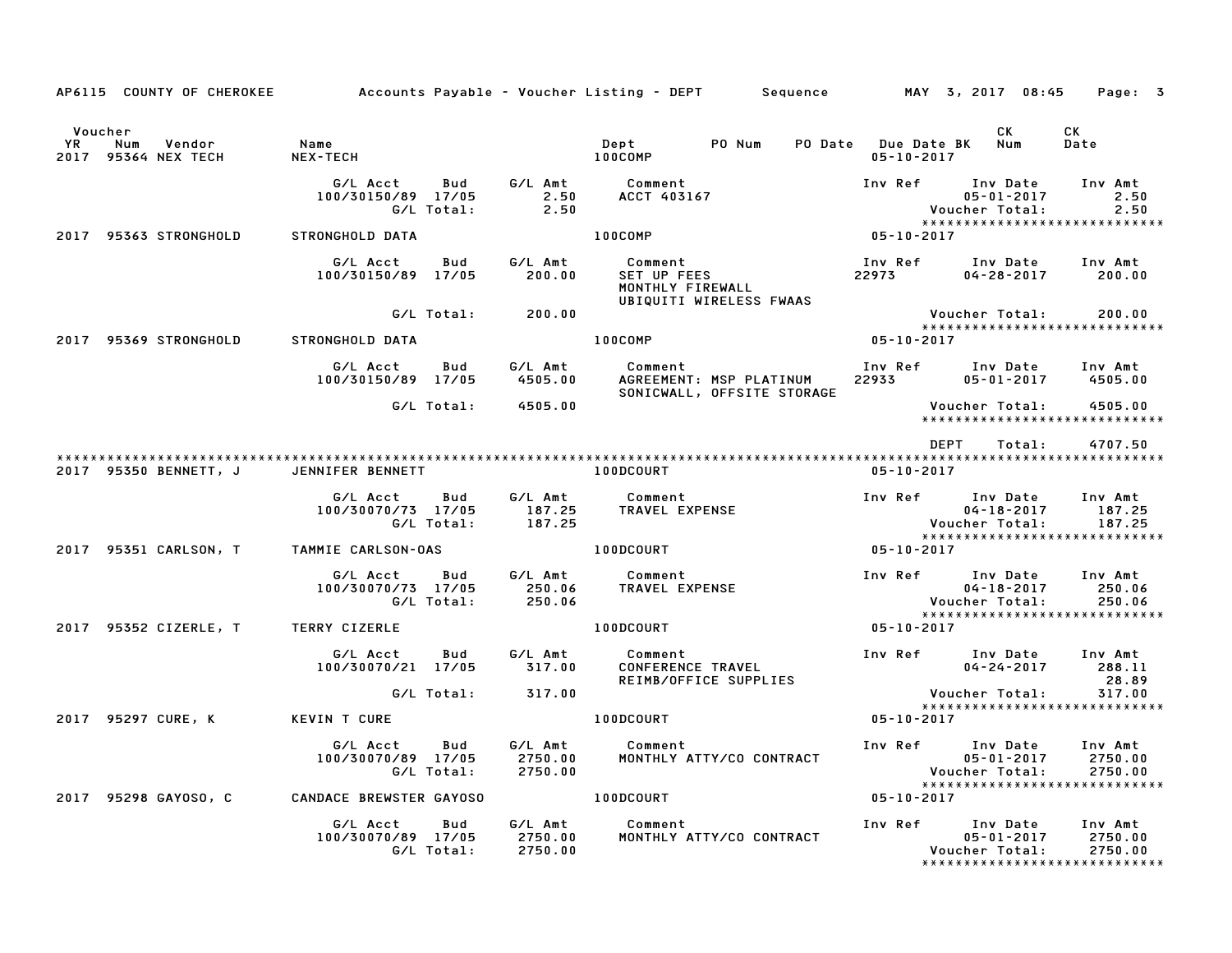|                                                                       |                                                                      |                           | AP6115 COUNTY OF CHEROKEE Accounts Payable - Voucher Listing - DEPT Sequence MAY 3, 2017 08:45 |                                                     |                                                                                                                                                                                                                                                                                                                                                                                                                                                                                     | Page: 4                                                                       |
|-----------------------------------------------------------------------|----------------------------------------------------------------------|---------------------------|------------------------------------------------------------------------------------------------|-----------------------------------------------------|-------------------------------------------------------------------------------------------------------------------------------------------------------------------------------------------------------------------------------------------------------------------------------------------------------------------------------------------------------------------------------------------------------------------------------------------------------------------------------------|-------------------------------------------------------------------------------|
| Voucher<br><b>YR</b><br>Num<br>Vendor<br>2017 95299 MCELROY, T        | Name<br><b>TIANA MCELROY</b>                                         |                           | Dept PO Num<br>100DCOURT                                                                       | PO Date Due Date BK Num<br>$05 - 10 - 2017$         | CK                                                                                                                                                                                                                                                                                                                                                                                                                                                                                  | CK<br>Date                                                                    |
|                                                                       | G/L Acct<br>Bud<br>100/30070/89 17/05<br>G/L Total:                  | 2750.00<br>2750.00        | G/L Amt Comment<br>MONTLY ATTY/CO CONTRACT                                                     | 05-01-2017<br>  Voucher Total                       | Inv Ref      Inv Date     Inv Amt                                                                                                                                                                                                                                                                                                                                                                                                                                                   | 2750.00<br>2750.00<br>*****************************                           |
| 2017 95353 RICKETTS                                                   | RICKETTS & ASSOCIATES                                                |                           | <b>100DCOURT</b>                                                                               | $05 - 10 - 2017$                                    |                                                                                                                                                                                                                                                                                                                                                                                                                                                                                     |                                                                               |
|                                                                       | G/L Acct<br>Bud<br>100/30070/88 17/05<br>G/L Total:                  | 65.00                     | G/L Amt Comment                                                                                |                                                     | Inv Ref Inv Date                                                                                                                                                                                                                                                                                                                                                                                                                                                                    | Inv Amt                                                                       |
| 2017 95300 STEELE, D                                                  | DOUGLAS ROPER STEELE                                                 |                           | 100DCOURT                                                                                      | $05 - 10 - 2017$                                    |                                                                                                                                                                                                                                                                                                                                                                                                                                                                                     |                                                                               |
|                                                                       | G/L Acct<br>Bud<br>100/30070/89 17/05<br>G/L Total:                  | 2750.00<br>2750.00        | G/L Amt Comment<br>MONTHLY ATTY/CO CONTRACT                                                    |                                                     | Inv Ref      Inv Date     Inv Amt<br>$05 - 01 - 2017$ 2750.00                                                                                                                                                                                                                                                                                                                                                                                                                       | 05-01-2017 2750.00<br>Voucher Total: 2750.00<br>***************************** |
| 2017 95354 TURLEY, L                                                  | LADELL F TURLEY CSR                                                  |                           | 100DCOURT                                                                                      | $05 - 10 - 2017$                                    |                                                                                                                                                                                                                                                                                                                                                                                                                                                                                     |                                                                               |
|                                                                       | 100/30070/75 17/05                                                   |                           | G/LAcct Bud G/LAmt Comment<br>00/30070/75 17/05 50.00 KCCRREGISTRATION<br>G/LTotal: 50.00      |                                                     | Inv Ref      Inv Date<br>$04 - 27 - 2017$ 50.00<br>$\begin{array}{ccccc}\n & \mathsf{u} & \mathsf{L} & \mathsf{L} & \mathsf{L} & \mathsf{L} & \mathsf{L} & \mathsf{L} & \mathsf{L} & \mathsf{L} & \mathsf{L} & \mathsf{L} & \mathsf{L} & \mathsf{L} & \mathsf{L} & \mathsf{L} & \mathsf{L} & \mathsf{L} & \mathsf{L} & \mathsf{L} & \mathsf{L} & \mathsf{L} & \mathsf{L} & \mathsf{L} & \mathsf{L} & \mathsf{L} & \mathsf{L} & \mathsf{L} & \mathsf{L} & \mathsf{L} & \mathsf{L} &$ | Inv Amt<br>50.00<br>*****************************                             |
|                                                                       |                                                                      |                           |                                                                                                | DEPT                                                | Total:                                                                                                                                                                                                                                                                                                                                                                                                                                                                              | 11869.31                                                                      |
| 2017 95255 CINTAS 0855                                                | CINTAS CORP                                                          |                           | 100DEPT OFF                                                                                    | 05-10-2017                                          |                                                                                                                                                                                                                                                                                                                                                                                                                                                                                     |                                                                               |
|                                                                       | G/L Acct<br>Bud<br>100/30330/21 17/05<br>17/05<br>G/L Total:         | G⁄L Amt<br>92.48<br>92.48 | Comment<br><b>BATTERIES</b><br>GLOVES                                                          | 8403136844                                          | Inv Ref      Inv Date     Inv Amt<br>04-07-2017 15.48<br>04-21-2017 77.00<br>8403152073 04-21-2017<br>Voucher Total:                                                                                                                                                                                                                                                                                                                                                                | 92.48                                                                         |
| 2017 95323 ETTINGERS                                                  | ETTINGER'S OFFICE SUPPLY 100DEPT OFF                                 |                           |                                                                                                | $05 - 10 - 2017$                                    |                                                                                                                                                                                                                                                                                                                                                                                                                                                                                     | *****************************                                                 |
|                                                                       | G/L Acct<br>Bud<br>100/30330/23 17/05                                | G/L Amt<br>1586.08        | Comment<br><b>ENVELOPES</b><br><b>CUSTOM PRINTING</b><br>DRUM, TONER<br><b>PAPER</b>           | Inv Ref<br>4884090<br>4884080<br>4886090<br>4888950 | Inv Date Inv Amt<br>04-13-2017<br>04-13-2017<br>04-19-2017<br>04-26-2017                                                                                                                                                                                                                                                                                                                                                                                                            | 447.50<br>239.67<br>828.76<br>70.15                                           |
|                                                                       | G/L Total: 1586.08                                                   |                           |                                                                                                |                                                     | Voucher Total:                                                                                                                                                                                                                                                                                                                                                                                                                                                                      | 1586.08<br>*****************************                                      |
| 2017 95316 FOUR STATE PRIN FOUR STATE PRINTING THE RESIDENCE REFT OFF |                                                                      |                           |                                                                                                | $05 - 10 - 2017$                                    |                                                                                                                                                                                                                                                                                                                                                                                                                                                                                     |                                                                               |
|                                                                       | G/L Acct<br>Bud<br>100/30330/32 17/05 34.50 INK STAMPS<br>G/L Total: | 34.50                     | G/L Amt Comment                                                                                | Inv Ref                                             | Inv Date<br>Voucher Total: 34.50                                                                                                                                                                                                                                                                                                                                                                                                                                                    | Inv Amt<br>*****************************                                      |
| 2017 95256 QUILL                                                      | QUILL CORPORATION                                                    |                           | 100DEPT OFF                                                                                    | $05 - 10 - 2017$                                    |                                                                                                                                                                                                                                                                                                                                                                                                                                                                                     |                                                                               |
|                                                                       | G/L Acct<br>Bud<br>100/30330/22 17/05                                | G/L Amt<br>248.34         | Comment<br>CLIPS, MARKERS, WIPES,<br>DUSTOFF, LABELS, SANITIZER                                | Inv Ref<br>6088204                                  | Inv Date<br>$04 - 18 - 2017$                                                                                                                                                                                                                                                                                                                                                                                                                                                        | Inv Amt<br>248.34                                                             |
|                                                                       | G/L Total:                                                           | 248.34                    |                                                                                                |                                                     | Voucher Total:<br>*****************************                                                                                                                                                                                                                                                                                                                                                                                                                                     | 248.34                                                                        |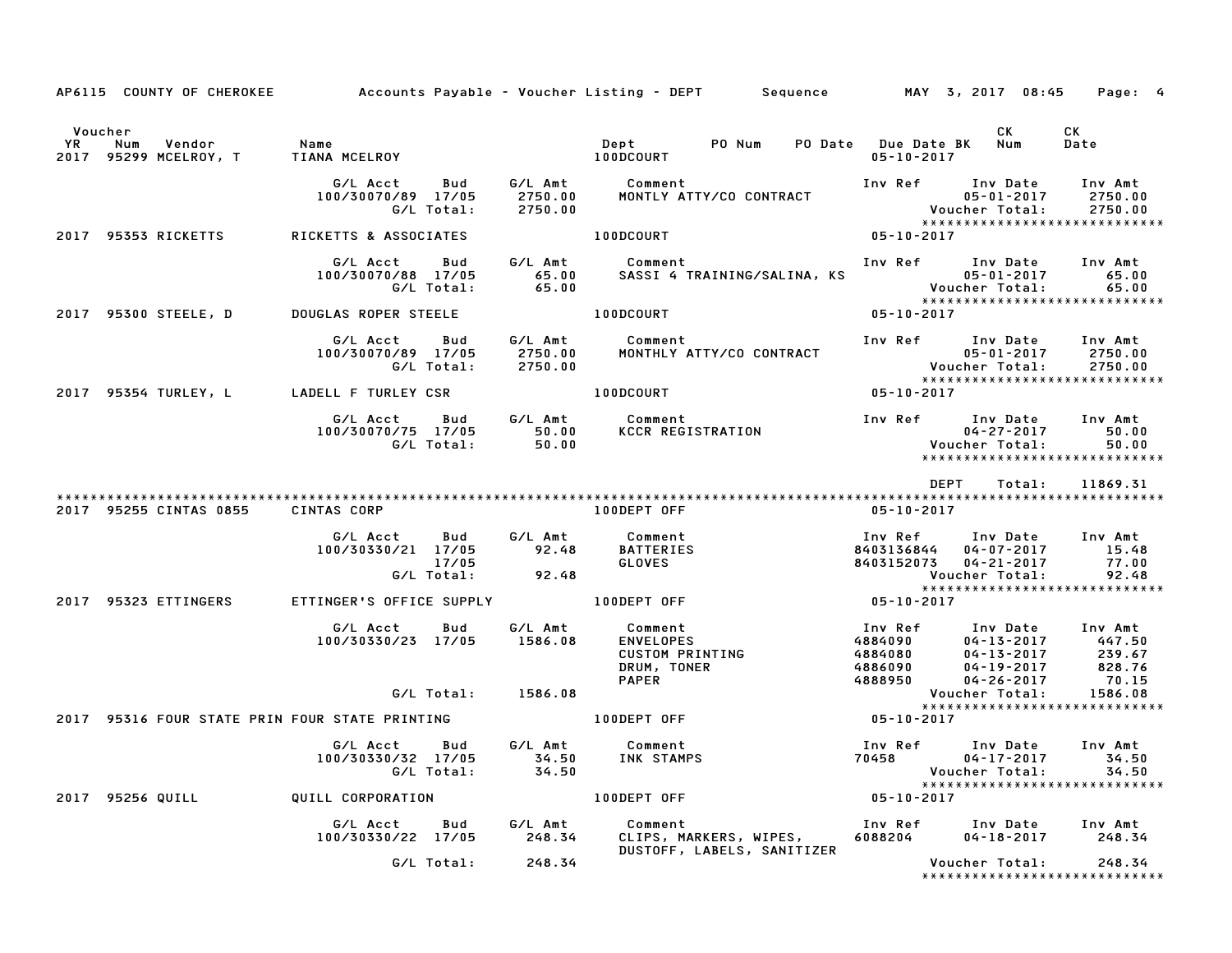|                      |                | AP6115 COUNTY OF CHEROKEE |                                                    |                            |                               | Accounts Payable – Voucher Listing – DEPT         Sequence     |                             | MAY 3, 2017 08:45                                                                                   | Page: 5                               |
|----------------------|----------------|---------------------------|----------------------------------------------------|----------------------------|-------------------------------|----------------------------------------------------------------|-----------------------------|-----------------------------------------------------------------------------------------------------|---------------------------------------|
| Voucher<br><b>YR</b> | Num            | Vendor                    | Name                                               |                            |                               | CK L<br>CK<br>Dept<br>PO Num                                   | PO Date                     | <b>Due Date BK</b><br>Num                                                                           | Date                                  |
|                      |                |                           |                                                    |                            |                               |                                                                |                             | DEPT<br>Total:                                                                                      | 1961.40                               |
|                      |                | 2017 95307 DAVIS COMM     | DAVIS COMMUNICATIONS                               |                            |                               | 100E/P                                                         | 05-10-2017                  |                                                                                                     |                                       |
|                      |                |                           | G/L Acct<br>100/30090/89 17/05                     | Bud<br>G/L Total:          | G/L Amt<br>1530.00<br>1530.00 | Comment<br>UHF REPEATE3R                                       | Inv Ref<br>17 0212          | Inv Date<br>$04 - 12 - 2017$<br>Voucher Total:<br>*****************************                     | Inv Amt<br>1530.00<br>1530.00         |
|                      |                | 2017 95367 NATALINIS      | NATALINI'S AUTOMOTIVE                              |                            |                               | 100E/P                                                         | 05-10-2017                  |                                                                                                     |                                       |
|                      |                |                           |                                                    |                            |                               |                                                                |                             |                                                                                                     |                                       |
|                      |                |                           | G/L Acct<br>100/30090/25 17/05                     | Bud                        | G/L Amt<br>112.71             | Comment<br>OIL FILTER, OIL<br><b>BRAKE PADS</b>                | Inv Ref<br>634691<br>634693 | Inv Date<br>05-01-2017<br>$05 - 01 - 2017$                                                          | Inv Amt<br>24.73<br>87.98             |
|                      |                |                           |                                                    | G/L Total:                 | 112.71                        |                                                                |                             | Voucher Total:<br>*****************************                                                     | 112.71                                |
|                      |                |                           |                                                    |                            |                               |                                                                |                             |                                                                                                     |                                       |
|                      |                |                           |                                                    |                            |                               |                                                                |                             | <b>DEPT</b><br>Total:                                                                               | 1642.71                               |
|                      | 2017 95258 CBM |                           | <b>CBM MANAGED SERVICES</b>                        |                            |                               | 100JAIL                                                        | $05 - 10 - 2017$            |                                                                                                     |                                       |
|                      |                |                           | G/L Acct<br>100/30140/31 17/05                     | Bud                        | G/L Amt<br>7837.88            | Comment<br><b>INMATE MEALS</b>                                 | Inv Ref                     | Inv Date                                                                                            | Inv Amt                               |
|                      |                |                           |                                                    | 17/05                      |                               | 4/6/17 - 4/12/17<br>$4/13/17 - 4/19/17$<br>$4/20/17 - 4/26/17$ | 105966<br>106302<br>106673  | $04 - 12 - 2017$<br>$04 - 19 - 2017$<br>$04 - 26 - 2017$                                            | 2390.89<br>2643.90<br>2803.09         |
|                      |                |                           |                                                    | G/L Total:                 | 7837.88                       |                                                                |                             | Voucher Total:                                                                                      | 7837.88                               |
|                      |                | 2017 95370 COLUMBUS       | CITY OF COLUMBUS                                   |                            |                               | 100JAIL                                                        | 05-10-2017                  | *****************************                                                                       |                                       |
|                      |                |                           | G/L Acct<br>100/30140/72 17/05                     | Bud<br>G/L Total:          | G/L Amt<br>110.00<br>110.00   | Comment<br>ACCT 09-52410-01                                    | Inv Ref                     | Inv Date<br>$04 - 27 - 2017$<br>Voucher Total:                                                      | Inv Amt<br>110.00<br>110.00           |
|                      |                | 2017 95259 CORRECT        | CORRECT CARE SOLUTIONS LLC                         |                            |                               | 100JAIL                                                        | $05 - 10 - 2017$            | ******************************                                                                      |                                       |
|                      |                |                           |                                                    |                            |                               |                                                                |                             |                                                                                                     |                                       |
|                      |                |                           | G/L Acct<br>100/30140/81 17/05                     | Bud                        | G/L Amt<br>18.00              | Comment<br>INMATE HEALTHCARE                                   | Inv Ref<br>CCS 21867        | Inv Date<br>$04 - 20 - 2017$                                                                        | Inv Amt<br>18.00                      |
|                      |                |                           |                                                    | G/L Total:                 | 18.00                         |                                                                |                             | Voucher Total:                                                                                      | 18.00                                 |
|                      | 2017 95371 CWD |                           | CASH-WA DISTRIBUTING                               |                            |                               | 100JAIL                                                        | 05-10-2017                  | *****************************                                                                       |                                       |
|                      |                |                           | G/L Acct<br>100/30140/31 17/05                     | Bud<br>G/L Total:          | G/L Amt<br>18.06<br>18.06     | Comment<br>FOOD BAGS, GLOVES                                   | Inv Ref<br>11004651         | Inv Date<br>$05 - 01 - 2017$<br>Voucher Total:                                                      | Inv Amt<br>18.06<br>18.06             |
|                      |                |                           | 2017 95261 DIRECT BENEFIT DIRECT BENEFIT SOLUTIONS |                            |                               | 100JAIL                                                        | $05 - 10 - 2017$            | *****************************                                                                       |                                       |
|                      |                |                           |                                                    |                            |                               |                                                                |                             |                                                                                                     |                                       |
|                      |                |                           | G/L Acct<br>100/30140/81 17/05                     | Bud<br>17/05<br>G/L Total: | G/L Amt<br>936.34<br>936.34   | Comment<br>PRESCRIPTIONS, FEES<br>ELECTRONIC CLAIMS            | Inv Ref<br>201685<br>109263 | Inv Date<br>$04 - 20 - 2017$<br>$04 - 17 - 2017$<br>Voucher Total:<br>***************************** | Inv Amt<br>543.17<br>393.17<br>936.34 |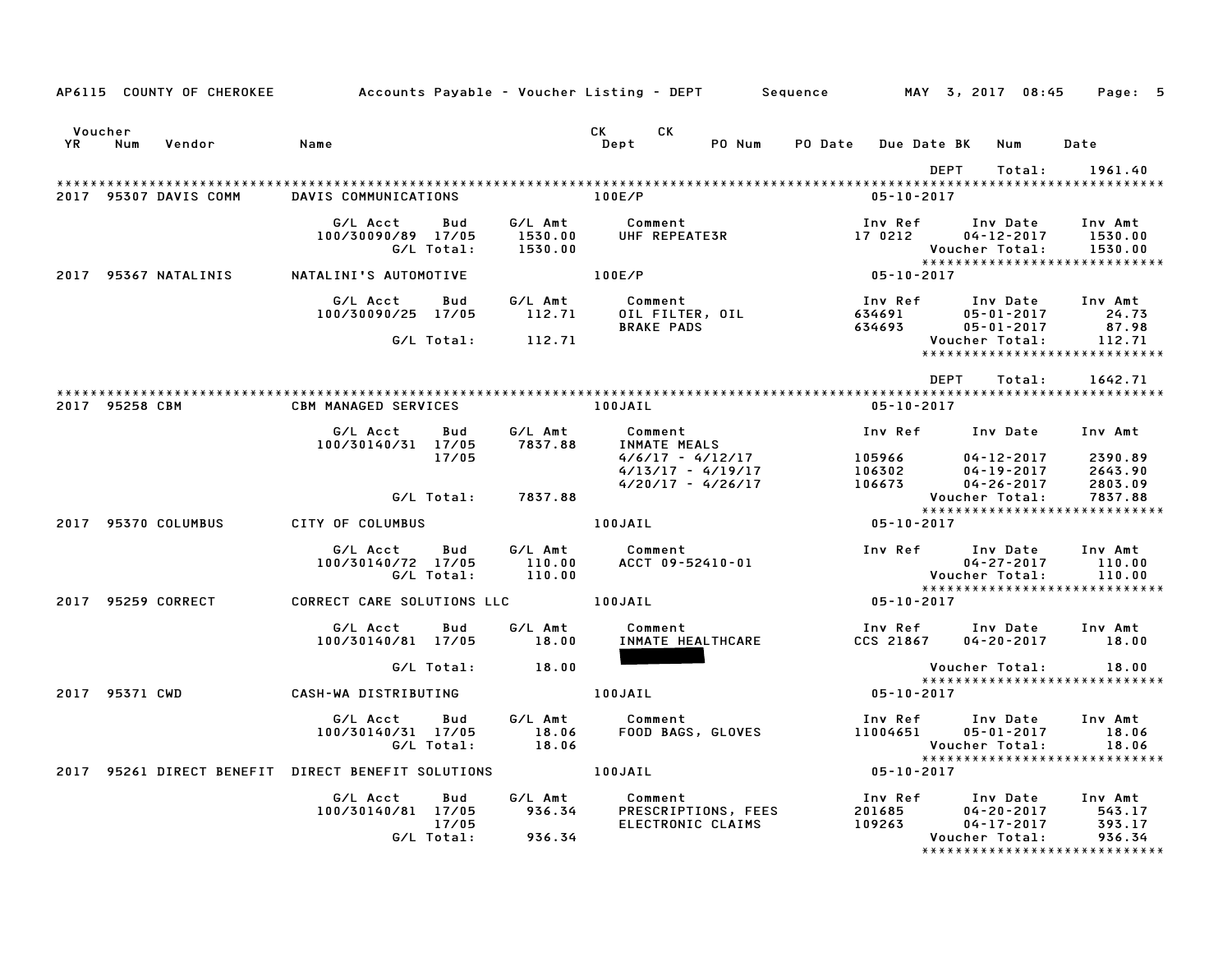|                                                                 |                                                      |                            |                             | AP6115 COUNTY OF CHEROKEE Accounts Payable – Voucher Listing – DEPT Sequence MAY 3, 2017 08:45 |                                                               |                                                                                                   | Page: 6                                                                                                                      |
|-----------------------------------------------------------------|------------------------------------------------------|----------------------------|-----------------------------|------------------------------------------------------------------------------------------------|---------------------------------------------------------------|---------------------------------------------------------------------------------------------------|------------------------------------------------------------------------------------------------------------------------------|
| Voucher                                                         |                                                      |                            |                             | CK CK                                                                                          |                                                               |                                                                                                   |                                                                                                                              |
| <b>YR</b><br>Num Vendor<br>2017 95263 HALLS                     | <b>Name</b><br>HALL'S PEST CONTROL 100JAIL           |                            |                             | Dept PONum                                                                                     | $05 - 10 - 2017$                                              | PO Date Due Date BK Num                                                                           | Date                                                                                                                         |
|                                                                 | 100/30140/80 17/05                                   | G/L Total:                 | 75.00<br>75.00              | MONTHLY SPRAY                                                                                  | 77255                                                         | Inv Ref Inv Date Inv Amt<br>04-20-2017<br>Voucher Total:                                          | 75.00<br>75.00<br>VOUCNer lotal; د ۱۵۲۵<br>۲۰۰۲ - ۲۰۰۲ - ۲۰۰۲ - ۲۰۰۲ - ۲۰۰۲ - ۲۰۰۲ - ۲۰۰۲ - ۲۰۰۲ - ۲۰۰۲ - ۲۰۰۲ - ۲۰۰۲ - ۲۰۰۲ |
| 2017 95372 HENRY KRAFT                                          | HENRY KRAFT INC                                      |                            |                             | 100JAIL                                                                                        | $05 - 10 - 2017$                                              |                                                                                                   |                                                                                                                              |
|                                                                 |                                                      |                            |                             |                                                                                                |                                                               |                                                                                                   | *****************************                                                                                                |
| 2017 95267 MERCY MAUDE                                          | MERCY MAUDE NORTON HOSPITAL 100JAIL                  |                            |                             |                                                                                                | 05-10-2017                                                    |                                                                                                   |                                                                                                                              |
|                                                                 | G/L Acct<br>100/30140/81 17/05 28.84                 |                            |                             | Bud G/L Amt Comment<br>NEGOTIATED RATE                                                         |                                                               | Inv Ref      Inv Date     Inv Amt                                                                 |                                                                                                                              |
|                                                                 |                                                      | G/L Total:                 | 28.84                       |                                                                                                |                                                               | 940000684100 03-23-2017 28.84<br>Voucher Total:                                                   | 28.84<br>*****************************                                                                                       |
| 2017 95265 MERCY 8797 MERCY CLINIC JOPLIN LLC                   |                                                      |                            |                             | 100JAIL                                                                                        | 05-10-2017                                                    |                                                                                                   |                                                                                                                              |
|                                                                 | G/L Acct<br>100/30140/81 17/05                       | <b>Bud</b><br>G/L Total:   | G/L Amt<br>32.00<br>32.00   | Comment                                                                                        | <b>Voucher Total:</b>                                         | Inv Ref Inv Date Inv Amt<br>JP1371406460 03-23-2017 32.00                                         | 32.00                                                                                                                        |
| 2017 95373 OBERBECK, J                                          | JIMMY D OBERBECK                                     |                            | 100JAIL                     |                                                                                                | 05-10-2017                                                    |                                                                                                   |                                                                                                                              |
|                                                                 | G/L Acct<br>100/30140/89 17/05                       | G/L Total:                 | 155.00<br>155.00            | Bud G/L Amt Comment<br>TRANSPORTS                                                              |                                                               | Inv Ref Inv Date<br>$04 - 27 - 2017$<br>Voucher Total:                                            | Inv Amt<br>155.00<br>155.00<br>*****************************                                                                 |
| 2017 95272 SOUTHERN UNIFOR SOUTHERN UNIFORM & EQUIPMENT 100JAIL |                                                      |                            |                             |                                                                                                | $05 - 10 - 2017$                                              |                                                                                                   |                                                                                                                              |
|                                                                 | G/L Acct<br>100/30140/22 17/05<br>100/30060/22 17/05 | Bud                        | 524.78<br>62.50             | G/L Amt Comment                                                                                |                                                               | 49433<br>49433 - 04-21-2017 - 176.26<br>49434 - 04-21-2017 - 176.26<br>49461 - 04-21-2017 - 62.50 |                                                                                                                              |
|                                                                 |                                                      |                            | G/L Total: 587.28           |                                                                                                |                                                               | Voucher Total:                                                                                    | 587.28                                                                                                                       |
| 2017 95273 TOUCHTON                                             |                                                      |                            |                             | TOUCHTON ELECTRIC INC <b>100JAIL</b>                                                           | $05 - 10 - 2017$                                              |                                                                                                   | *****************************                                                                                                |
|                                                                 | G/L Acct<br>100/30140/80 17/05                       | Bud                        | 637.64                      | G/L Amt Comment<br>REPLACE CAMERA<br>ALARM LABOR                                               | 18964                                                         | Inv Ref      Inv Date<br>04-21-2017 637.64                                                        | Inv Amt                                                                                                                      |
|                                                                 |                                                      | G/L Total:                 | 637.64                      |                                                                                                |                                                               | Voucher Total: 637.64                                                                             |                                                                                                                              |
| 2017 95275 TURNKEY                                              | TURNKEY CORRECTIONS                                  |                            |                             | 100JAIL                                                                                        | $05 - 10 - 2017$                                              |                                                                                                   | *****************************                                                                                                |
|                                                                 | G/L Acct<br>100/30140/39 17/05                       | Bud<br>17/05<br>G/L Total: | G/L Amt<br>952.25<br>952.25 | Comment<br><b>CANTEEN SALES</b><br><b>CANTEEN SALES</b>                                        | Inv Ref<br>114620170414 04-14-2017<br>114620170421 04-21-2017 | Inv Date<br>Voucher Total:                                                                        | Inv Amt<br>433.69<br>518.56<br>952.25<br>*****************************                                                       |
|                                                                 |                                                      |                            |                             |                                                                                                |                                                               |                                                                                                   |                                                                                                                              |
|                                                                 |                                                      |                            |                             |                                                                                                | DEPT                                                          | Total:                                                                                            | 11723.76                                                                                                                     |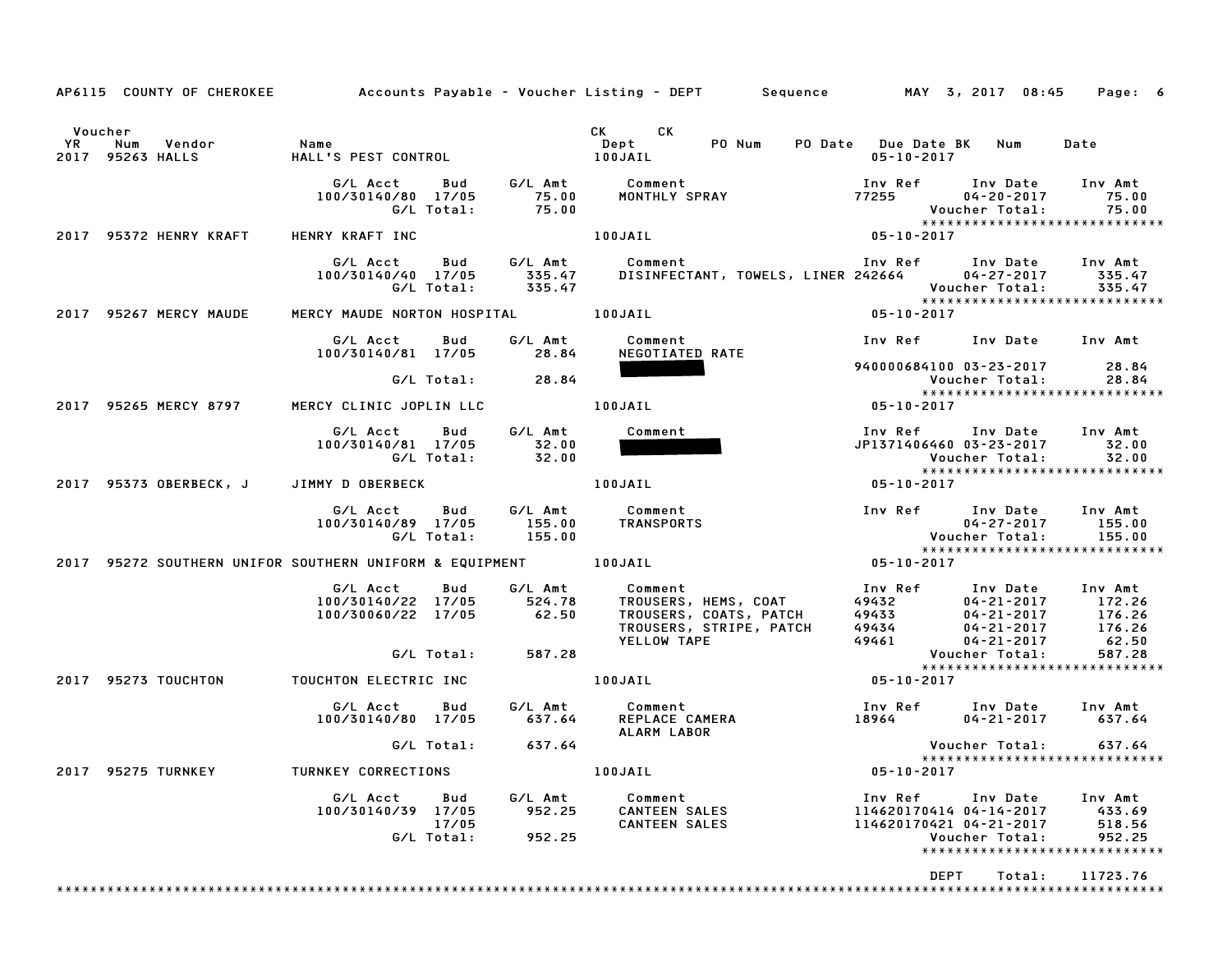|               | AP6115 COUNTY OF CHEROKEE Accounts Payable – Voucher Listing – DEPT Sequence MAY 3, 2017 08:45 Page: 7 |                                         |                   |                      |                                                                         |                                          |                  |                                             |                       |                                                            |                                                                                      |  |
|---------------|--------------------------------------------------------------------------------------------------------|-----------------------------------------|-------------------|----------------------|-------------------------------------------------------------------------|------------------------------------------|------------------|---------------------------------------------|-----------------------|------------------------------------------------------------|--------------------------------------------------------------------------------------|--|
|               |                                                                                                        |                                         |                   |                      |                                                                         |                                          |                  |                                             |                       |                                                            |                                                                                      |  |
| Voucher<br>YR | Num<br>Vendor<br>2017 95306 SE HIGH                                                                    | Name                                    |                   |                      | Dept                                                                    | PO Num                                   |                  | PO Date Due Date BK Num<br>$05 - 10 - 2017$ |                       | <b>CK</b>                                                  | <b>CK</b><br>Date                                                                    |  |
|               |                                                                                                        | G/L Acct<br>100/30130/99 17/05          |                   | Bud G/LAmt<br>500.00 | Comment                                                                 | COMMISSIONER DONATION                    |                  |                                             |                       |                                                            | Inv Ref Inv Date Inv Amt                                                             |  |
|               |                                                                                                        |                                         | G/L Total:        | 500.00               | PATRICK COLLINS                                                         |                                          |                  |                                             | Voucher Total:        | 05-01-2017                                                 | 500.00<br>500.00                                                                     |  |
|               |                                                                                                        |                                         |                   |                      |                                                                         |                                          |                  |                                             |                       |                                                            | *****************************                                                        |  |
|               |                                                                                                        |                                         |                   |                      |                                                                         |                                          |                  |                                             | DEPT                  | Total:                                                     | 500.00                                                                               |  |
|               | 2017 95374 COL TEL                                                                                     | COLUMBUS TELEPHONE COMPANY 100SHERIFF   |                   |                      |                                                                         |                                          |                  | $05 - 10 - 2017$                            |                       |                                                            |                                                                                      |  |
|               |                                                                                                        | G/L Acct<br>100/30060/74 17/05          | Bud               | 3762.08              | G/L Amt Comment<br>ACCT 2963                                            |                                          |                  | Inv Ref      Inv Date                       | <b>Voucher Total:</b> | 05-01-2017                                                 | Inv Amt<br>3762.08<br>3762.08                                                        |  |
|               | 2017 95278 CONTROLLED                                                                                  | CONTROLLED F.O.R.C.E INC 100SHERIFF     |                   |                      |                                                                         |                                          |                  | $05 - 10 - 2017$                            |                       |                                                            |                                                                                      |  |
|               |                                                                                                        | G/L Acct   Bud<br>100/30060/88 17/05    |                   | G/L Amt              | Comment<br>870.00 CERTIFICATION COURSE                                  | STEPHEN HARPER                           |                  | 7908                                        |                       |                                                            | Inv Ref Inv Date Inv Amt<br>$04 - 17 - 2017$ 870.00                                  |  |
|               |                                                                                                        |                                         |                   | G/L Total: 870.00    |                                                                         |                                          |                  |                                             |                       |                                                            | Voucher Total: 870.00<br>****************************                                |  |
|               | 2017 95368 FRANK FLET DOD FRANK FLETCHER DODGE                                                         |                                         |                   |                      | <b>100SHERIFF</b>                                                       |                                          | $05 - 10 - 2017$ |                                             |                       |                                                            |                                                                                      |  |
|               |                                                                                                        | G/L Acct<br>100/30060/25 17/05          | G/L Total:        | 18.36<br>18.36       | Bud G/L Amt Comment<br>PLUG                                             |                                          |                  | 97687                                       | Voucher Total:        | $04 - 28 - 2017$                                           | Inv Ref      Inv Date     Inv Amt<br>18.36<br>18.36<br>***************************** |  |
|               | 2017 95280 FULL SERVICE                                                                                | FULL SERVICE AUTOMOTIVE                 |                   |                      | 100SHERIFF                                                              |                                          |                  | $05 - 10 - 2017$                            |                       |                                                            |                                                                                      |  |
|               |                                                                                                        | G/L Acct<br>100/30060/25 17/05          | Bud<br>G/L Total: | 500.00<br>500.00     | G/L Amt Comment                                                         | DEDUCTIBLE/DEER DAMAGE                   |                  | 506827                                      | Voucher Total:        | $04 - 18 - 2017$                                           | Inv Ref Inv Date Inv Amt<br>500.00<br>500.00                                         |  |
|               | 2017 95311 KANSASLAND                                                                                  | KANSASLAND TIRE OF PITTSBURG 100SHERIFF |                   |                      |                                                                         |                                          |                  | $05 - 10 - 2017$                            |                       |                                                            |                                                                                      |  |
|               |                                                                                                        | G/L Acct<br>100/30060/25 17/05          | Bud               | 914.20               | G/L Amt Comment                                                         | 2 LT265/70R17 TIRES<br>4 245/55R18 TIRES |                  | 170912 04-21-2017<br>170814 04-17-2017      |                       |                                                            | Inv Ref Inv Date Inv Amt<br>170912 04-21-2017 366.32<br>366.32<br>547.88             |  |
|               |                                                                                                        |                                         |                   | G/L Total: 914.20    |                                                                         |                                          |                  |                                             | Voucher Total:        |                                                            | 914.20<br>*****************************                                              |  |
|               | 2017 95312 NATALINIS                                                                                   | NATALINI'S AUTOMOTIVE                   |                   |                      | <b>100SHERIFF</b>                                                       |                                          |                  | $05 - 10 - 2017$                            |                       |                                                            |                                                                                      |  |
|               |                                                                                                        | G/L Acct<br>100/30060/25 17/05          | Bud               | G⁄L Amt<br>241.91    | Comment<br>BATTERY<br>OIL FILTER<br><b>BATTERY</b><br><b>BRAKE HOSE</b> |                                          |                  | 633648<br>634366<br>634534<br>634492        |                       | 04-19-2017<br>04-27-2017<br>04-28-2017<br>$04 - 28 - 2017$ | Inv Ref      Inv Date     Inv Amt<br>93.88<br>$73.88$<br>4.81<br>115.73<br>27.49     |  |
|               |                                                                                                        |                                         | G/L Total:        | 241.91               |                                                                         |                                          |                  |                                             | Voucher Total:        |                                                            | 241.91                                                                               |  |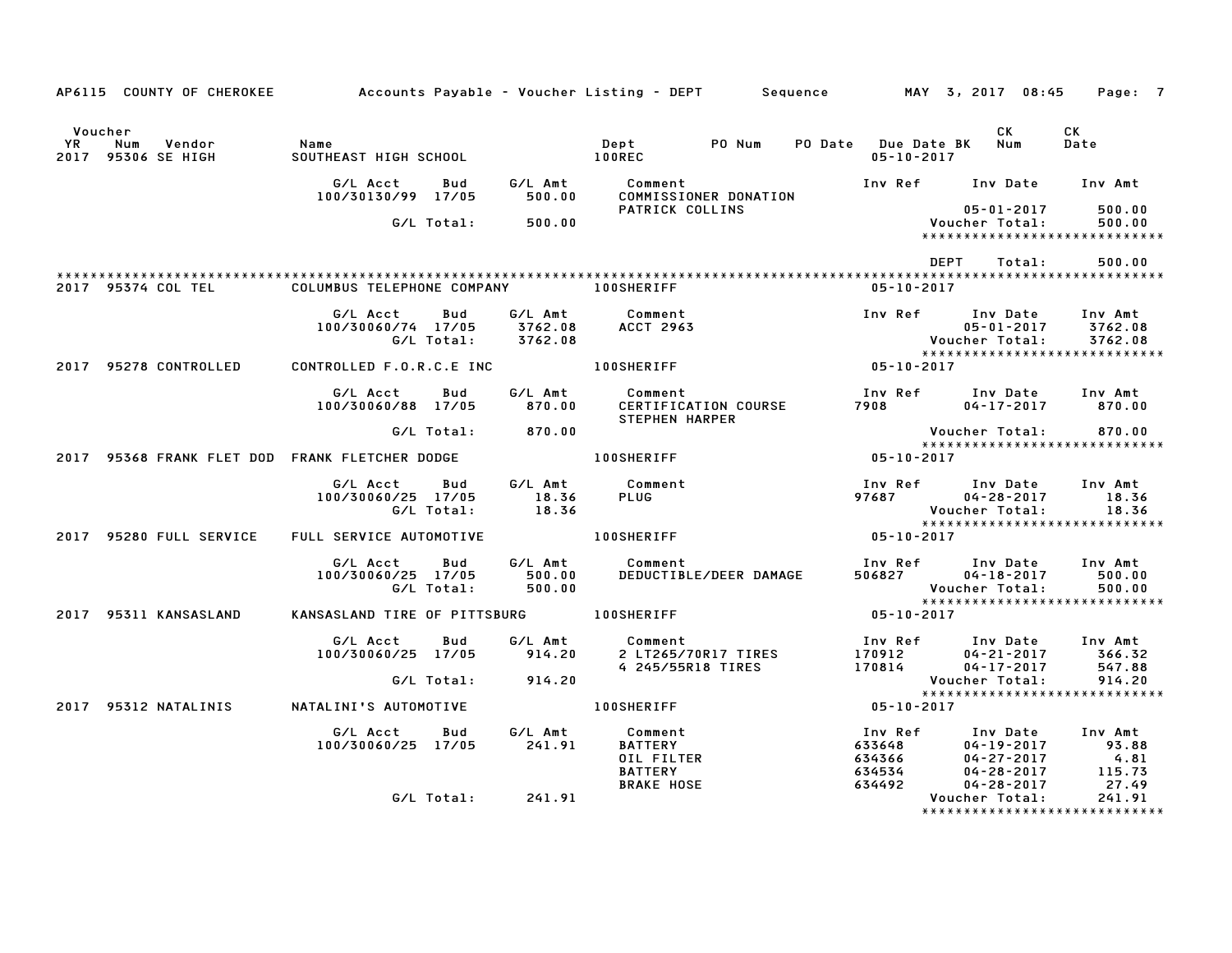| AP6115 COUNTY OF CHEROKEE                                                              |                                            |                   |                               | Accounts Payable – Voucher Listing – DEPT         Sequence |                                         | MAY 3, 2017 08:45                                                                        | Page: 8                                     |
|----------------------------------------------------------------------------------------|--------------------------------------------|-------------------|-------------------------------|------------------------------------------------------------|-----------------------------------------|------------------------------------------------------------------------------------------|---------------------------------------------|
| Voucher<br>Num<br>Vendor<br>YR<br>2017 95375 PITTSBURG AUTO PITTSBURG AUTO & GLASS LLC | Name                                       |                   |                               | PO Num<br>Dept<br><b>100SHERIFF</b>                        | PO Date Due Date BK<br>$05 - 10 - 2017$ | CK<br>Num                                                                                | CK<br>Date                                  |
|                                                                                        | G/L Acct<br>100/30060/25 17/05             | Bud<br>G/L Total: | G/L Amt<br>125.00<br>125.00   | Comment<br>TINT, CHARGER                                   | Inv Ref<br>1255                         | Inv Date<br>$04 - 25 - 2017$<br>Voucher Total:<br>******************************         | Inv Amt<br>125.00<br>125.00                 |
| 2017 95281 US BANK                                                                     | US BANK EQUIPMENT FINANCE                  |                   |                               | 100SHERIFF                                                 | $05 - 10 - 2017$                        |                                                                                          |                                             |
|                                                                                        | G/L Acct<br>100/30060/83 17/05             | Bud<br>G/L Total: | G/L Amt<br>532.92<br>532.92   | Comment<br><b>COPIER CHARGES</b>                           | Inv Ref<br>328594668                    | Inv Date<br>$04 - 14 - 2017$<br>Voucher Total:<br>******************************         | Inv Amt<br>532.92<br>532.92                 |
|                                                                                        |                                            |                   |                               |                                                            |                                         | <b>DEPT</b><br>Total:                                                                    | 6964.47                                     |
| 2017 95305 COMPUTER                                                                    | COMPUTER INFORMATION CONCEPTS              |                   |                               | 103                                                        | $05 - 10 - 2017$                        |                                                                                          |                                             |
|                                                                                        | G/L Acct<br>103/30103/89                   | Bud<br>G/L Total: | G/L Amt<br>5740.00<br>5740.00 | Comment<br>YEARLY CONTRACT                                 | Inv Ref<br>PSI25417                     | Inv Date<br>$05 - 01 - 2017$<br>Voucher Total:<br>******************************         | Inv Amt<br>5740.00<br>5740.00               |
| 2017 95315 MIDCONTINENT                                                                | MID-CONTINENT MICROGRAPHICS                |                   |                               | 103                                                        | $05 - 10 - 2017$                        |                                                                                          |                                             |
|                                                                                        | G/L Acct<br>103/30103/89                   | Bud<br>G/L Total: | G/L Amt<br>2907.68<br>2907.68 | Comment<br>CD TO MICROFILM CONVERSION 17-339               | Inv Ref                                 | Inv Date<br>$04 - 06 - 2017$<br><b>Voucher Total:</b><br>******************************  | Inv Amt<br>2907.68<br>2907.68               |
|                                                                                        |                                            |                   |                               |                                                            |                                         | DEPT<br>Total:                                                                           | 8647.68                                     |
| 2017 95322 STRONGHOLD                                                                  | STRONGHOLD DATA                            |                   |                               | 104TREASTECH                                               | $05 - 10 - 2017$                        |                                                                                          |                                             |
|                                                                                        | G/L Acct<br>104/30104/91                   | Bud               | G/L Amt<br>3582.18            | Comment<br>2 PRINTERS, TRAYS<br><b>IPDS CARDS</b>          | Inv Ref<br>22812                        | Inv Date<br>$04 - 26 - 2017$                                                             | Inv Amt<br>3582.18                          |
|                                                                                        |                                            | G/L Total:        | 3582.18                       |                                                            |                                         | Voucher Total:<br>*****************************                                          | 3582.18                                     |
|                                                                                        |                                            |                   |                               |                                                            |                                         | <b>DEPT</b><br>Total:                                                                    | 3582.18                                     |
| 2017 95271 BLEVINS                                                                     | BLEVINS ASPHALT CONSTRUCTION CO INC 110HWY |                   |                               |                                                            | $05 - 10 - 2017$                        |                                                                                          |                                             |
|                                                                                        | G/L Acct<br>110/30110/34 17/05             | Bud               | G/L Amt<br>394.98             | Comment<br>COLD-MIX                                        | Inv Ref<br>350<br>402<br>395<br>385     | Inv Date<br>$04 - 18 - 2017$<br>$04 - 27 - 2017$<br>$04 - 26 - 2017$<br>$04 - 25 - 2017$ | Inv Amt<br>72.12<br>80.21<br>86.95<br>68.75 |
|                                                                                        |                                            | G/L Total:        | 394.98                        |                                                            | 379                                     | $04 - 24 - 2017$<br>Voucher Total:<br>******************************                     | 86.95<br>394.98                             |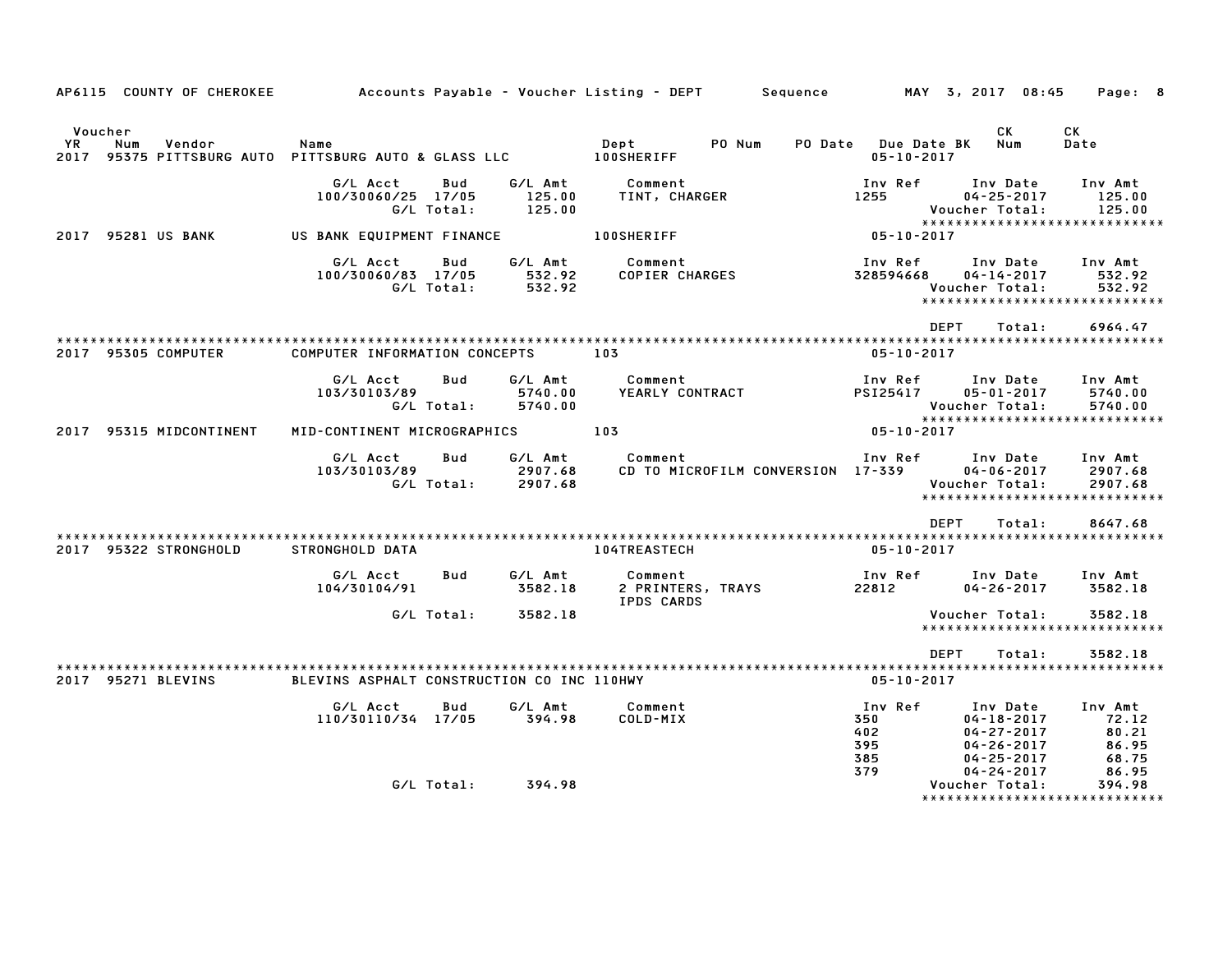|                                                               |                                                                                                 |                   |                                                                                       | AP6115 COUNTY OF CHEROKEE Accounts Payable - Voucher Listing - DEPT Sequence MAY 3, 2017 08:45 Page: 9                                                                                                                          |  |
|---------------------------------------------------------------|-------------------------------------------------------------------------------------------------|-------------------|---------------------------------------------------------------------------------------|---------------------------------------------------------------------------------------------------------------------------------------------------------------------------------------------------------------------------------|--|
|                                                               |                                                                                                 |                   |                                                                                       |                                                                                                                                                                                                                                 |  |
|                                                               |                                                                                                 |                   |                                                                                       | G/L Acct Bud G/L Amt Comment Inv Ref Inv Date Inv Amt<br>110/30110/89 17/05 37.69 CABINET ORGANIZED, 8403152072 04–21–2017 37.69<br>6/L Total: 37.69 S/L Total: 37.69<br>******************************                         |  |
|                                                               |                                                                                                 |                   | 2017 95340 CITY OF COLUMB CITY OF COLUMBUS AND MALL RESERVES TO A RESERVE THE RESERVE | Vouc<br>*****<br>05-10-2017                                                                                                                                                                                                     |  |
|                                                               |                                                                                                 |                   |                                                                                       | G/L Acct Bud G/L Amt Comment Inv Ref Inv Date Inv Amt<br>110/30110/72 17/05 110.00 GARBAGE 08-88010-00 04-27-2017 110.00<br>C/L Total: 110.00 Voucher Total: 110.00<br>2017 95269 CLEAN THE UNIFORM CO JOPLIN 110HWY 05-10-2017 |  |
|                                                               |                                                                                                 |                   |                                                                                       |                                                                                                                                                                                                                                 |  |
|                                                               | G/L Acct  Bud  G/L Amt  Comment<br>110/30110/42 17/05  101.94  MAT, AIRFF<br>G/L Total:  101.94 |                   |                                                                                       | Comment Inv Ref Inv Date Inv Amt<br>MAT, AIRFRESH, SOAP 21205769 04-24-2017 101.94<br>Voucher Total: 101.94<br>Voucher Total: 101.94<br>D5-10-2017                                                                              |  |
| 2017 95328 COLUMBUS TEL                                       |                                                                                                 |                   | COLUMBUS TELEPHONE COMPANY 110HWY                                                     |                                                                                                                                                                                                                                 |  |
|                                                               | G/L Acct  Bud  G/L Amt  Comment<br>110/30110/72 17/05  213.48  ACCT  2586<br>G/L Total:  213.48 |                   |                                                                                       |                                                                                                                                                                                                                                 |  |
| 2017 95349 EMPIRE                                             | EMPIRE DISTRICT ELECTRIC COMPANY 110HWY                                                         |                   |                                                                                       | $05 - 10 - 2017$                                                                                                                                                                                                                |  |
|                                                               | G/L Acct  Bud  G/L Amt  Comment<br>110/30110/72 17/05  135.47  ELECTRIC<br>G/L Total:  135.47   |                   |                                                                                       | Inv Ref Inv Date Inv Amt<br>854931–63–1 04–27–2017 135.47<br>Voucher Total: 135.47<br>Exails Martin 135.47<br>*****************************                                                                                     |  |
| 2017 95324 FABICK     JOHN FABICK TRACTOR CO           110HWY |                                                                                                 |                   |                                                                                       | $05 - 10 - 2017$                                                                                                                                                                                                                |  |
|                                                               | G/L Acct  Bud  G/L Amt  Comment<br>110/30110/79  17/05  938.41  BEARING                         |                   | <b>PART</b>                                                                           |                                                                                                                                                                                                                                 |  |
|                                                               |                                                                                                 | G/L Total: 938.41 |                                                                                       |                                                                                                                                                                                                                                 |  |
| 2017 95288 FARMERS                                            |                                                                                                 |                   | FARMERS COOPERATIVE ASSOCIATION 110HWY                                                |                                                                                                                                                                                                                                 |  |
|                                                               |                                                                                                 |                   |                                                                                       | G/L Acct Bud G/L Amt Comment Inv Ref Inv Date Inv Amt<br>110/30110/79 17/05 4.83 BOLTS, LOCK NUTS 201550 04-19-2017 4.83<br>G/L Total: 4.83 6<br>Voucher Total: 4.83<br>*******************************<br>05-10-2017           |  |
| 2017 95331 FLEETPRIDE                                         | <b>FLEETPRIDE</b>                                                                               |                   | 110HWY                                                                                |                                                                                                                                                                                                                                 |  |
|                                                               |                                                                                                 |                   | G/L Acct  Bud  G/L Amt  Comment<br>110/30110/79  17/05  131.96  PARTS<br>$N \sim 1$   | Inv Ref Inv Date Inv Amt<br>$84560277$ $04-28-2017$ $131.96$                                                                                                                                                                    |  |
|                                                               |                                                                                                 | G/L Total: 131.96 |                                                                                       | Voucher Total: 131.96<br>*****************************                                                                                                                                                                          |  |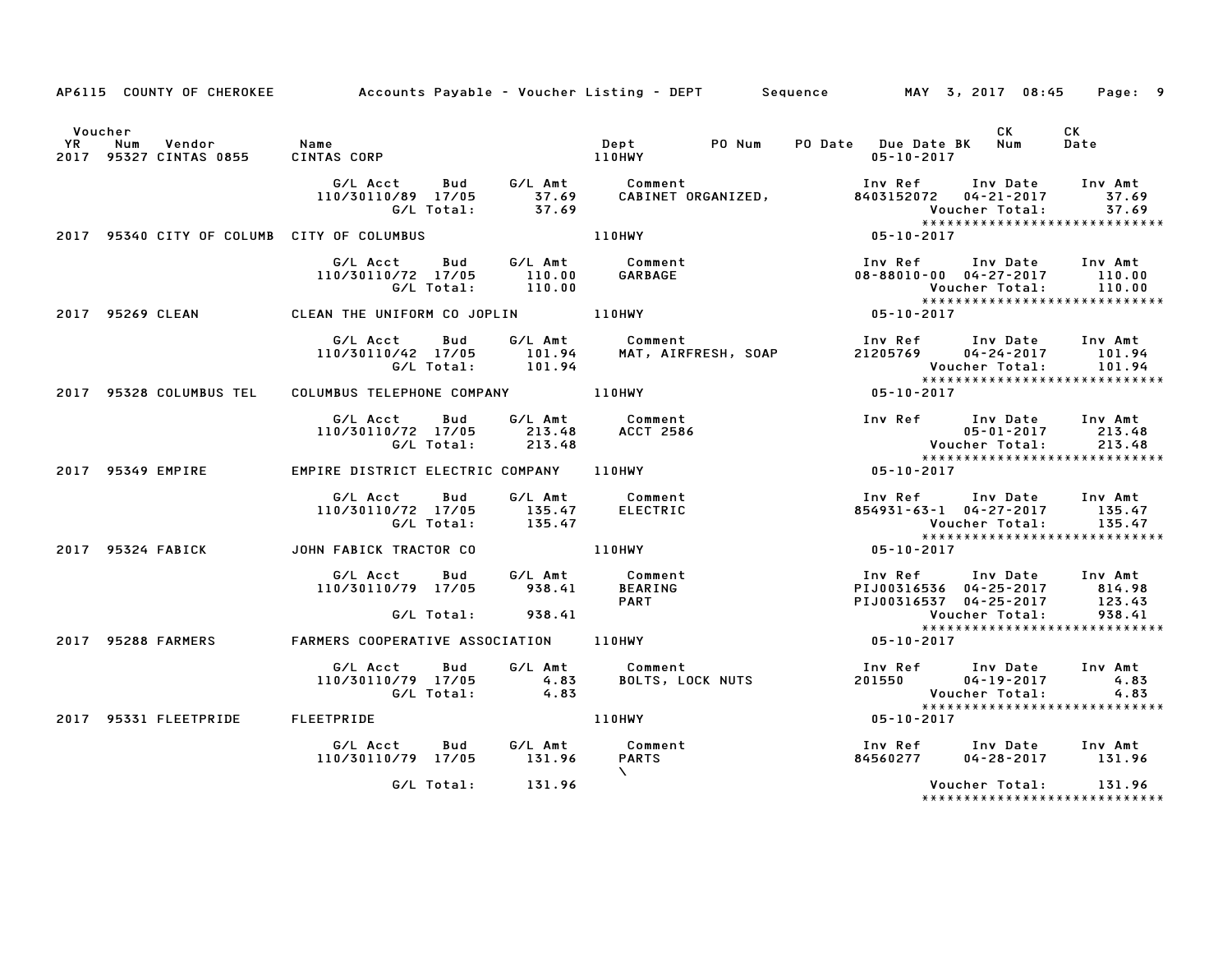|                              |                                  |                                                                 |                             | AP6115 COUNTY OF CHEROKEE 6 Accounts Payable – Voucher Listing – DEPT Sequence MAY 3, 2017 08:45 Page: 10 |                                                                     |                                                                                                              |                                             |
|------------------------------|----------------------------------|-----------------------------------------------------------------|-----------------------------|-----------------------------------------------------------------------------------------------------------|---------------------------------------------------------------------|--------------------------------------------------------------------------------------------------------------|---------------------------------------------|
| Voucher<br><b>YR</b><br>2017 | Vendor<br>Num<br>95274 FROST OIL | Name<br>FROST OIL COMPANY                                       |                             | Dept 60 PO Num PO Date Due Date BK Num<br><b>110HWY</b>                                                   | $05 - 10 - 2017$                                                    | <b>CK</b>                                                                                                    | CK<br>Date                                  |
|                              |                                  | G/L Acct<br>Bud<br>110/30110/32 17/05<br>G/L Total:             | 243.87                      |                                                                                                           |                                                                     | Inv Ref Inv Date Inv Amt<br>Voucher Total:                                                                   | 243.87<br>243.87                            |
|                              | 2017 95320 JAY HATFIELD          | JAY HATFIELD CHEVROLET                                          | 110HWY                      |                                                                                                           | $05 - 10 - 2017$                                                    |                                                                                                              |                                             |
|                              |                                  | G/L Acct Bud<br>110/30110/79 17/05<br>G/L Total:                | G/L Amt<br>104.94<br>104.94 | Comment<br>MIRROR                                                                                         |                                                                     | Inv Ref      Inv Date     Inv Amt<br>$12089$ $04-27-2017$<br>Voucher Total:                                  | 104.94<br>104.94                            |
|                              |                                  | 2017 95264 JOPLIN FREIGHT JOPLIN FREIGHTLINER SALES INC 110HWY  |                             |                                                                                                           | $05 - 10 - 2017$                                                    |                                                                                                              |                                             |
|                              |                                  | G/L Acct<br>Bud<br>110/30110/79 17/05 1353.34                   |                             | G/L Amt Comment<br>WY<br>Comment<br>AIR SPRING<br>HEADLAMP 5<br>OIL SUMP, SEAL<br>PAN BOLT                | Inv Ref<br>50276306<br>50307406<br>50298406<br>50357506<br>50362606 | Inv Date Inv Amt<br>04-18-2017<br>$04 - 18 - 2017$<br>$04 - 20 - 2017$<br>04-26-2017<br>04-26-2017           | 39.86<br>180.10<br>908.36<br>6.85<br>218.17 |
|                              |                                  | G/L Total: 1353.34                                              |                             |                                                                                                           |                                                                     | Voucher Total:<br>*****************************                                                              | 1353.34                                     |
|                              | 2017 95279 K-7 SALES             | K-7 SALES & SERVICE                                             |                             | 110HWY                                                                                                    | $05 - 10 - 2017$                                                    |                                                                                                              |                                             |
|                              |                                  | G/L Acct Bud<br>110/30110/79 17/05<br>G/L Total:                | 36.82<br>36.82              | G/L Amt Comment<br>BAR                                                                                    | 12854                                                               | Inv Ref Inv Date<br>04-20-2017<br>Voucher Total:                                                             | Inv Amt<br>36.82<br>36.82                   |
|                              | 2017 95332 KANSASLAND            | KANSASLAND TIRE OF PITTSBURG 110HWY                             |                             |                                                                                                           | 05-10-2017                                                          |                                                                                                              |                                             |
|                              |                                  | G/L Acct<br>Bud<br>110/30110/33 17/05<br>G/L Total:             | 499.14<br>499.14            | G/L Amt Comment<br>TIRES                                                                                  |                                                                     | Inv Ref Inv Date<br>171070 04–28–2017<br>Voucher Total:<br>*****************************                     | Inv Amt<br>499.14<br>499.14                 |
|                              | 2017 95257 KIRKLAND              | <b>KIRKLAND</b>                                                 |                             | <b>110HWY</b>                                                                                             | $05 - 10 - 2017$                                                    |                                                                                                              |                                             |
|                              |                                  | G/L Acct<br>Bud<br>110/30110/79 17/05<br>G/L Total:             | G/L Amt<br>271.75<br>271.75 | Comment<br><b>PART</b><br>NON-FLAM COMP GAS                                                               | 354836<br>354880                                                    | Inv Ref      Inv Date     Inv Amt<br>04-12-2017 254.75<br>$04 - 26 - 2017$<br>Voucher Total:                 | 17.00<br>271.75                             |
|                              | 2017 95333 KS GAS                | KANSAS GAS SERVICE                                              |                             | 110HWY                                                                                                    | $05 - 10 - 2017$                                                    | *****************************                                                                                |                                             |
|                              |                                  | G/L Acct Bud<br>110/30110/72 17/05 562.38                       | G/L Amt                     | Comment<br>GAS SERVICE<br>510148149119141118                                                              |                                                                     | Inv Ref Inv Date<br>$04 - 25 - 2017$                                                                         | Inv Amt<br>470.51                           |
|                              |                                  | G/L Total: 562.38                                               |                             | 510738202155527000                                                                                        |                                                                     | $04 - 25 - 2017$<br>Voucher Total:                                                                           | 91.87<br>562.38                             |
|                              |                                  | 2017 95268 MCCARTYS OFFICE MCCARTY'S OFFICE MACHINES INC 110HWY |                             |                                                                                                           | $05 - 10 - 2017$                                                    | *****************************                                                                                |                                             |
|                              |                                  | G/L Acct<br>Bud<br>110/30110/79 17/05<br>G/L Total:             | G/L Amt<br>11.92<br>11.92   | Comment<br>PAPERCLIPS, ADDING TAPE                                                                        |                                                                     | Inv Ref      Inv Date     Inv Amt<br>P17385-00 04-24-2017<br>Voucher Total:<br>***************************** | 11.92<br>11.92                              |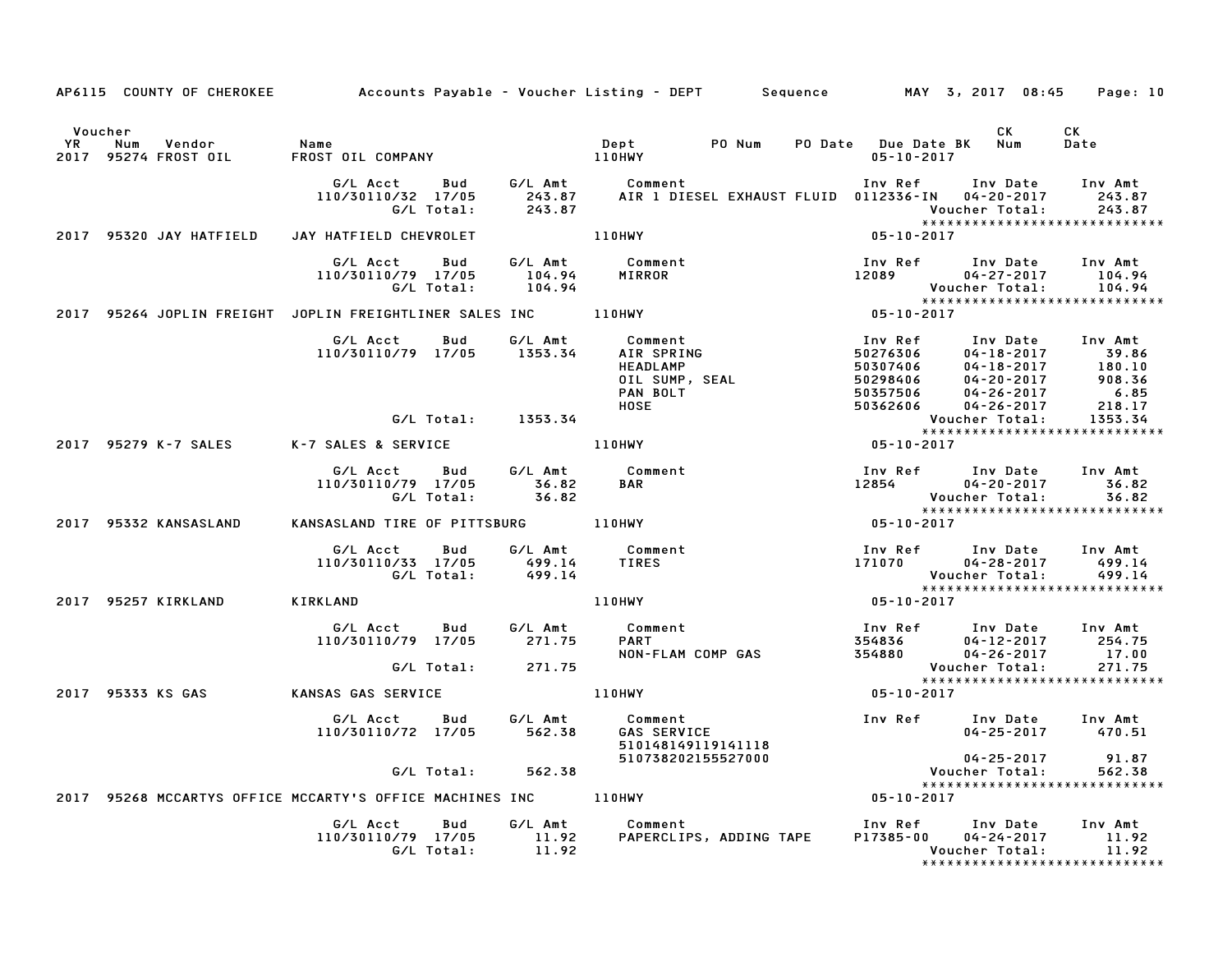|           |                                                    |                                                      |                                                                           | AP6115 COUNTY OF CHEROKEE Accounts Payable - Voucher Listing - DEPT Sequence MAY 3, 2017 08:45                                                                                               |                                                                                                                       |                                                                                                                                                                                                                    | Page: 11                                                                                              |
|-----------|----------------------------------------------------|------------------------------------------------------|---------------------------------------------------------------------------|----------------------------------------------------------------------------------------------------------------------------------------------------------------------------------------------|-----------------------------------------------------------------------------------------------------------------------|--------------------------------------------------------------------------------------------------------------------------------------------------------------------------------------------------------------------|-------------------------------------------------------------------------------------------------------|
| <b>YR</b> | Voucher<br>Vendor<br>Num<br>2017 95282 MERCY MAUDE | Name                                                 |                                                                           | PO Num                                                                                                                                                                                       | PO Date Due Date BK Num<br>05-10-2017                                                                                 | CK                                                                                                                                                                                                                 | CK<br>Date                                                                                            |
|           |                                                    | G/L Acct<br>110/30110/89 17/05<br>G/L Total:         | Bud                                                                       | G/L Amt         Comment<br>75.00         RANDOMS<br>75.00                                                                                                                                    | Inv Ref<br>94000006210 03-31-2017                                                                                     | Inv Date<br>Voucher Total:                                                                                                                                                                                         | Inv Amt<br>75.00<br>75.00                                                                             |
|           | 2017 95277 MFA OIL                                 | MFA OIL - NEOSHO 1055                                |                                                                           | 110HWY                                                                                                                                                                                       | $05 - 10 - 2017$                                                                                                      |                                                                                                                                                                                                                    | *****************************                                                                         |
|           |                                                    | G/L Acct<br>110/30110/31 17/05<br>110/30110/79 17/05 | Bud<br>2331.81<br>16.62                                                   | G/L Amt Comment<br>DIESEL<br>SPIN ON FILTER<br><b>DIESEL</b>                                                                                                                                 | Inv Ref<br>D0002443136 04-18-2017 584.83<br>89564<br>D0002450738 04-26-2017<br>D0002450739 04-26-2017                 | Inv Date Inv Amt<br>04-14-2017 16.62<br>04-26-2017 1214.65<br>04-26-2017 532.33                                                                                                                                    | 532.33                                                                                                |
|           |                                                    |                                                      | G/L Total: 2348.43                                                        |                                                                                                                                                                                              |                                                                                                                       | Voucher Total:                                                                                                                                                                                                     | 2348.43                                                                                               |
|           | 2017 95285 MHC                                     | <b>MHC</b>                                           |                                                                           | 110HWY                                                                                                                                                                                       | $***$<br>05-10-2017                                                                                                   |                                                                                                                                                                                                                    | *****************************                                                                         |
|           |                                                    | G/L Acct Bud<br>110/30110/79 17/05                   | 37.69<br>G/L Total: 37.69                                                 | G/L Amt Comment<br>37.69 AIR FILTER                                                                                                                                                          | Inv Ref Inv Date Inv Amt<br>285600769786 04-18-2017 37.69                                                             | Voucher Total:                                                                                                                                                                                                     | 37.69                                                                                                 |
|           | 2017 95270 MUNICIPAL                               | MUNICIPAL INDUSTRIAL SUPPLY 110HWY                   |                                                                           |                                                                                                                                                                                              | $05 - 10 - 2017$                                                                                                      |                                                                                                                                                                                                                    | *****************************                                                                         |
|           |                                                    | G/L Acct Bud<br>110/30110/79 17/05                   | 652.02                                                                    | G/L Amt Comment<br><b>PARTS</b>                                                                                                                                                              | 2804                                                                                                                  | 04-21-2017 343.32<br>$04 - 26 - 2017$                                                                                                                                                                              | 308.70                                                                                                |
|           |                                                    | G/L Total:                                           | 652.02                                                                    |                                                                                                                                                                                              |                                                                                                                       |                                                                                                                                                                                                                    | Voucher Total: 652.02<br>****************************                                                 |
|           | 2017 95260 NATALINIS NATALINI'S AUTOMOTIVE         |                                                      |                                                                           | 110HWY                                                                                                                                                                                       | $05 - 10 - 2017$                                                                                                      |                                                                                                                                                                                                                    |                                                                                                       |
|           |                                                    | G/L Acct                                             | Bud G/L Amt Comment<br>110/30110/79 17/05 196.12                          | FITTING<br>HOSE, GREASE FITTING<br><b>PART</b><br>SPARK PLUG WIRE<br>HOSE END<br><b>PART</b><br><b>BULB</b><br><b>TYGON TUBING</b><br>FITTING, CIRCUIT BREAKER<br>FITTING<br><b>SILICONE</b> | Inv Ref<br>633522<br>633651<br>633833<br>633891<br>634062<br>634093<br>634137<br>634330<br>634438<br>634665<br>634726 | Inv Date<br>$04 - 18 - 2017$<br>$04 - 19 - 2017$<br>$04 - 20 - 2017$<br>$04 - 21 - 2017$<br>$04 - 24 - 2017$<br>$04 - 24 - 2017$<br>$04 - 25 - 2017$<br>04-26-2017<br>04-27-2017<br>05-01-2017<br>$05 - 01 - 2017$ | Inv Amt<br>22.75<br>29.48<br>8.07<br>56.27<br>30.95<br>7.99<br>11.50<br>2.58<br>14.86<br>5.38<br>6.29 |
|           |                                                    |                                                      | G/L Total: 196.12                                                         |                                                                                                                                                                                              |                                                                                                                       | Voucher Total:                                                                                                                                                                                                     | 196.12                                                                                                |
|           | 2017 95276 O'MALLEY                                | 0'MALLEY IMPLEMENT CO INC 110HWY                     |                                                                           |                                                                                                                                                                                              | $05 - 10 - 2017$                                                                                                      |                                                                                                                                                                                                                    | ******************************                                                                        |
|           |                                                    |                                                      | G/L Acct  Bud  G/L Amt  Comment<br>110/30110/79  17/05  922.39  HEADLIGHT | <b>HEADLIGHT</b><br>WINDSHIELD                                                                                                                                                               | Inv Ref Inv Date In<br>S22818 04-21-2017<br>S23144                                                                    | $04 - 28 - 2017$                                                                                                                                                                                                   | Inv Amt<br>154.06<br>768.33                                                                           |
|           |                                                    | G/L Total:                                           | 922.39                                                                    |                                                                                                                                                                                              |                                                                                                                       | Voucher Total:                                                                                                                                                                                                     | 922.39                                                                                                |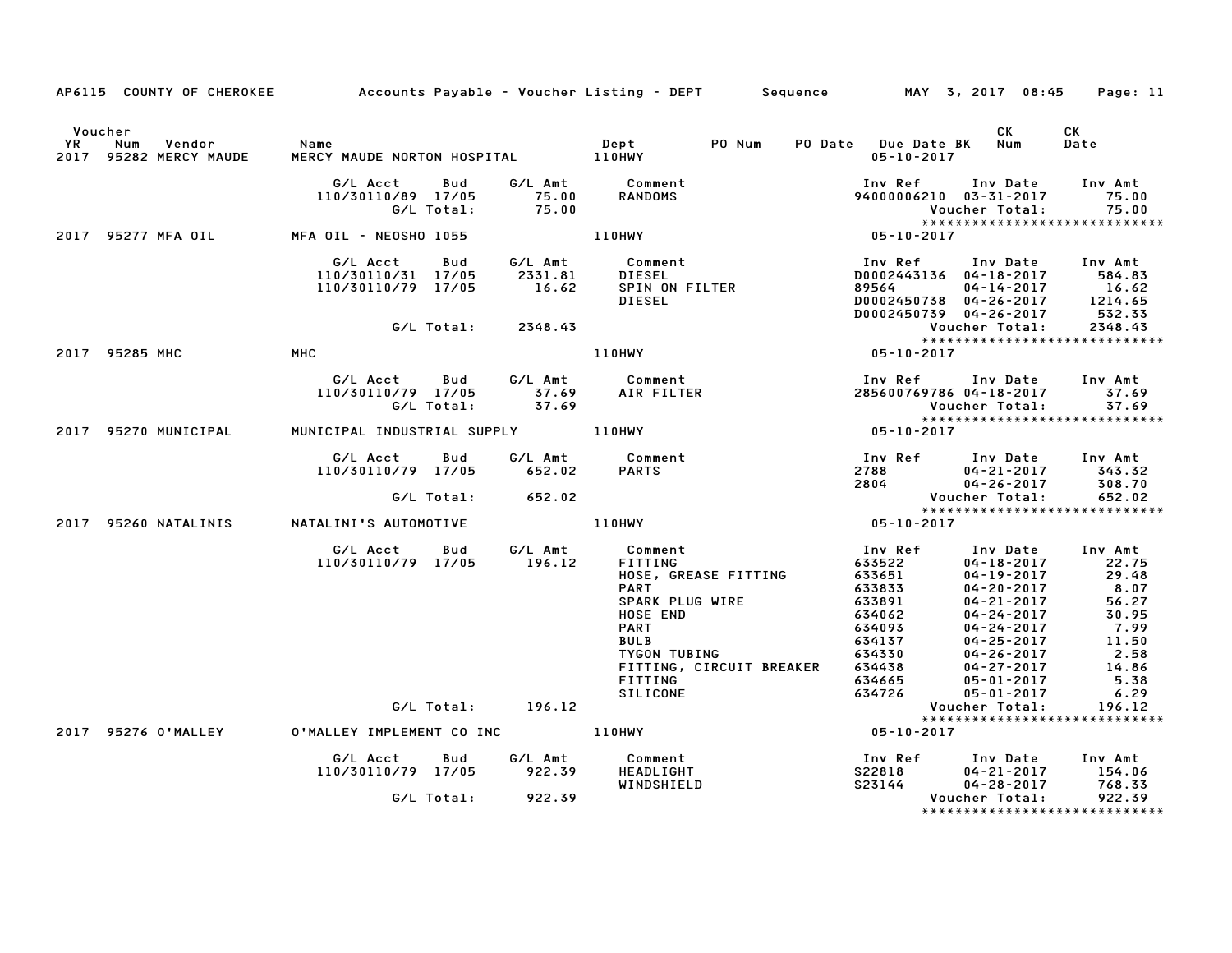|         |                         | AP6115 COUNTY OF CHEROKEE Accounts Payable - Voucher Listing - DEPT Sequence MAY 3, 2017 08:45 Page: 12                                                                                                                             |  |                                                         |                                                                                                                    |            |
|---------|-------------------------|-------------------------------------------------------------------------------------------------------------------------------------------------------------------------------------------------------------------------------------|--|---------------------------------------------------------|--------------------------------------------------------------------------------------------------------------------|------------|
| Voucher |                         |                                                                                                                                                                                                                                     |  |                                                         | CK C<br>PO Date Due Date BK Num<br>05-10-2017                                                                      | CK<br>Date |
|         |                         | G/L Acct  Bud  G/L Amt  Comment<br>110/30110/79  17/05  125.10  SEAL<br>G/L Total:  125.10                                                                                                                                          |  |                                                         | Inv Ref       Inv Date     Inv Amt<br>725792           04-26-2017         125.10                                   |            |
|         | 2017 95295 PRODUCTIVITY |                                                                                                                                                                                                                                     |  |                                                         |                                                                                                                    |            |
|         |                         | G/L Acct      Bud      G/L Amt        Comment<br>110/30110/79 17/05 1626.21 PARTS<br>6035181142905276                                                                                                                               |  |                                                         | Inv Ref       Inv Date     Inv Amt<br>04-21-2017      1626.21                                                      |            |
|         |                         | G/L Total: 1626.21                                                                                                                                                                                                                  |  | Voucher Total: 1626.21<br>***************************** |                                                                                                                    |            |
|         |                         | 2017 95283 S & J S & J WELDING SHOP 110HWY                                                                                                                                                                                          |  |                                                         |                                                                                                                    |            |
|         |                         | G/L Acct Bud G/L Amt Comment 110/30110/79 17/05 18.00<br>110/30110/79 17/05 18.00 0IL CAP, WASHER 110/30110/79 17/05 18.00<br>18.00 6/L Total: 18.00 11 CAP, WASHER 18.00                                                           |  |                                                         |                                                                                                                    |            |
|         |                         | 2017 95284 SAFETY SAFETY FIRST SUPPLY CO LLC 110HWY                                                                                                                                                                                 |  | $05 - 10 - 2017$                                        |                                                                                                                    |            |
|         |                         | G/L Acct Bud G/L Amt Comment Inv Ref Inv Date Inv Amt<br>110/30110/42 17/05 120.15 TOILET TISSUE, FOAM CUP 17–40821 04–19–2017 120.15<br>G/L Total: 120.15 120.15 Voucher Total: 120.15<br>0FT CREEK TRUE VALUE 110HWY 15-10-2017   |  |                                                         |                                                                                                                    |            |
|         |                         | 2017 95289 SHORT CREEK SHORT CREEK TRUE VALUE                                                                                                                                                                                       |  |                                                         |                                                                                                                    |            |
|         |                         |                                                                                                                                                                                                                                     |  |                                                         |                                                                                                                    |            |
|         |                         | 2017 95304 TEETER'S TEETER'S ASPHALT & MATERIALS 110HWY                                                                                                                                                                             |  | $05 - 10 - 2017$                                        |                                                                                                                    |            |
|         |                         | G/L Acct Bud G/L Amt Comment<br>110/30110/38 17/05 57150.59 ASPHALT<br>G/I Total: 57150.59<br>G/L Total: 57150.59                                                                                                                   |  |                                                         | Inv Ref Inv Date Inv Amt<br>6731 04-25-2017 57150.59<br>Voucher Total: 57150.59<br>******************************* |            |
|         |                         | 2017 95313 TEETER'S PAVING TEETER'S PAVING TEEN AND THE RESERVE THAT AND THE RESERVE                                                                                                                                                |  | $05 - 10 - 2017$                                        |                                                                                                                    |            |
|         |                         | G/L Acct Bud<br>110/30110/38 17/05<br>G/L Total:                                                                                                                                                                                    |  |                                                         |                                                                                                                    |            |
|         |                         | 2017 95266 TRUE VALUE COL TRUE VALUE COLUMBUS And Allohny                                                                                                                                                                           |  | $05 - 10 - 2017$                                        |                                                                                                                    |            |
|         |                         | C/L Acct     Bud     G/L Amt     Comment                           Inv Ref    Inv Date    Inv Amt           G/L<br>110/30110/79   17/05          18.27     PADLOCK, KEY                   A309296      04-25-2017        13.68<br>A |  |                                                         |                                                                                                                    |            |
|         |                         |                                                                                                                                                                                                                                     |  |                                                         | *****************************                                                                                      |            |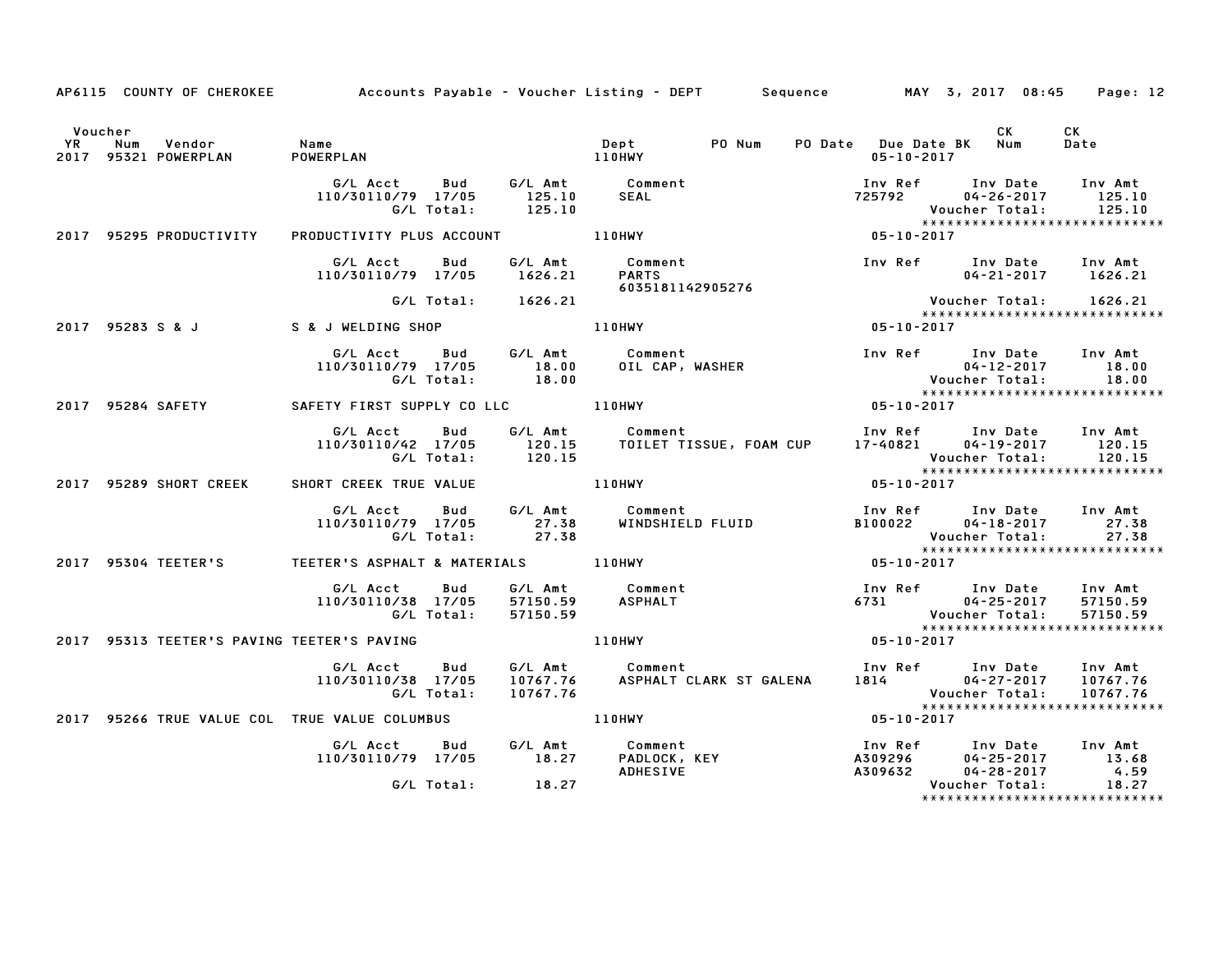| AP6115 COUNTY OF CHEROKEE                     |                                          |                    | Accounts Payable – Voucher Listing – DEPT        Sequence          MAY  3, 2017  08:45 |                                         |                                      | Page: 13                                 |
|-----------------------------------------------|------------------------------------------|--------------------|----------------------------------------------------------------------------------------|-----------------------------------------|--------------------------------------|------------------------------------------|
| Voucher                                       |                                          |                    | CK CK                                                                                  |                                         |                                      |                                          |
| YR<br>Num<br>Vendor<br>2017 95343 US CELLULAR | Name<br>US CELLULAR                      |                    | Dept<br>PO Num<br>110HWY                                                               | PO Date Due Date BK<br>$05 - 10 - 2017$ | Num                                  | Date                                     |
|                                               | G/L Acct<br>Bud<br>110/30110/72 17/05    | G/L Amt<br>50.97   | Comment<br>LEONARD CELL PHONE                                                          | Inv Ref<br>0188449488                   | Inv Date<br>$04 - 20 - 2017$         | Inv Amt<br>50.97                         |
|                                               | G/L Total:                               | 50.97              |                                                                                        |                                         | Voucher Total:                       | 50.97<br>*****************************   |
|                                               |                                          |                    |                                                                                        | <b>DEPT</b>                             | Total:                               | 79289.00                                 |
| 2017 95326 COL TEL                            | COLUMBUS TELEPHONE COMPANY               |                    | 130NOXWEED                                                                             | $05 - 10 - 2017$                        |                                      |                                          |
|                                               | G/L Acct<br>Bud<br>130/30130/74 17/05    | G/L Amt<br>109.52  | Comment<br><b>ACCT 2293</b>                                                            | Inv Ref                                 | Inv Date<br>$05 - 01 - 2017$         | Inv Amt<br>109.52                        |
|                                               | G/L Total:                               | 109.52             |                                                                                        |                                         | Voucher Total:                       | 109.52<br>*****************************  |
| 2017 95314 CROP                               | CROP PRODUCTION SERVICES                 |                    | <b>130NOXWEED</b>                                                                      | 05-10-2017                              |                                      |                                          |
|                                               | G/L Acct<br>Bud<br>130/30130/41 17/05    | G/L Amt<br>2355.00 | Comment<br>CHEMICALS                                                                   | Inv Ref<br>32452663                     | Inv Date<br>$04 - 14 - 2017$         | Inv Amt<br>2355.00                       |
|                                               | G/L Total:                               | 2355.00            |                                                                                        |                                         | Voucher Total:                       | 2355.00<br>***************************** |
|                                               |                                          |                    |                                                                                        | <b>DEPT</b>                             | Total:                               | 2464.52                                  |
| 2017 95286 CARDMEMBER                         | CHASE CARD SERVICES                      |                    | 140HEALTH                                                                              | $05 - 10 - 2017$                        |                                      | **********************                   |
|                                               | G/L Acct<br>Bud<br>140/30140/73 17/05    | G∕L Amt<br>735.00  | Comment<br>HEALTH DEPT                                                                 | Inv Ref                                 | Inv Date                             | Inv Amt                                  |
|                                               | 140/30140/43 17/05<br>140/30140/21 17/05 | 26.26<br>125.58    | ACCT  <br>IN DIGITAL WAVE                                                              |                                         | $04 - 03 - 2017$                     | 36.00                                    |
|                                               |                                          |                    | DOLLAR GENERAL                                                                         |                                         | $03 - 31 - 2017$                     | 6.00                                     |
|                                               |                                          |                    | UNIVERSITY OF KANSAS<br><b>IBLCE</b>                                                   |                                         | $04 - 12 - 2017$<br>$03 - 24 - 2017$ | 75.00<br>660.00                          |
|                                               |                                          |                    | POSITIVE PROMOTIONS                                                                    |                                         | $03 - 30 - 2017$                     | 72.95                                    |
|                                               |                                          |                    | <b>HISCO</b>                                                                           |                                         | $04 - 04 - 2017$                     | 26.26                                    |
|                                               | G/L Total:                               | 886.84             | DOLLAR GENERAL                                                                         |                                         | $04 - 04 - 2017$<br>Voucher Total:   | 10.63<br>886.84                          |
|                                               |                                          |                    |                                                                                        |                                         |                                      | *****************************            |
| 2017 95356 COL TEL                            | COLUMBUS TELEPHONE COMPANY               |                    | 140HEALTH                                                                              | 05-10-2017                              |                                      |                                          |
|                                               | G/L Acct<br>Bud<br>140/30140/72 17/05    | G/L Amt<br>515.04  | Comment<br><b>HEALTH DEPT</b>                                                          | Inv Ref Inv Date                        |                                      | Inv Amt                                  |
|                                               |                                          |                    | <b>ACCT 2311</b>                                                                       |                                         | $05 - 01 - 2017$                     | 92.05                                    |
|                                               | G/L Total:                               | 515.04             | <b>ACCT 2060</b>                                                                       |                                         | $05 - 01 - 2017$<br>Voucher Total:   | 422.99<br>515.04                         |
|                                               |                                          |                    |                                                                                        |                                         |                                      | *****************************            |
| 2017 95355 COLUMBUS                           | CITY OF COLUMBUS                         |                    | 140HEALTH                                                                              | 05-10-2017                              |                                      |                                          |
|                                               | G/L Acct<br>Bud<br>140/30140/72 17/05    | G/L Amt<br>55.00   | Comment<br><b>HEALTH DEPT</b>                                                          | Inv Ref Inv Date                        |                                      | Inv Amt                                  |
|                                               | G/L Total:                               | 55.00              | ACCT 07-17240-00                                                                       |                                         | $04 - 27 - 2017$<br>Voucher Total:   | 55.00<br>55.00                           |
|                                               |                                          |                    |                                                                                        |                                         |                                      | *****************************            |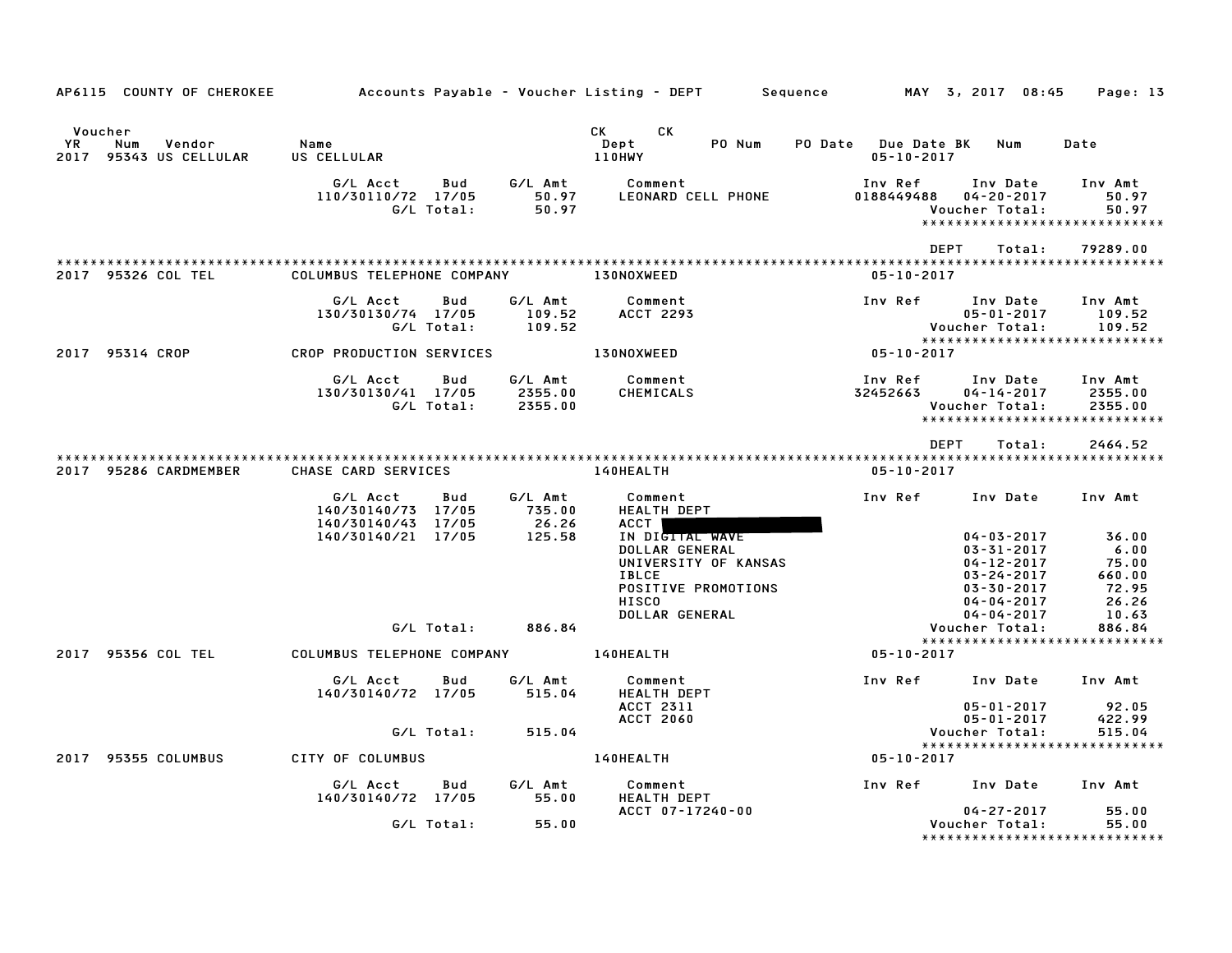|                       |     | AP6115 COUNTY OF CHEROKEE |                                                                     |                   |                             | Accounts Payable – Voucher Listing – DEPT         Sequence                 |                     | MAY 3, 2017 08:45                                                               | Page: 14                    |
|-----------------------|-----|---------------------------|---------------------------------------------------------------------|-------------------|-----------------------------|----------------------------------------------------------------------------|---------------------|---------------------------------------------------------------------------------|-----------------------------|
| Voucher<br>YR<br>2017 | Num | Vendor                    | Name<br>95287 CRAWFORD HEALTH CRAWFORD COUNTY HEALTH DEPT 140HEALTH |                   |                             | Dept<br>PO Num                                                             | $05 - 10 - 2017$    | CK.<br>PO Date Due Date BK Num                                                  | CK<br>Date                  |
|                       |     |                           | G/L Acct<br>140/30140/82 17/05                                      | Bud               | G/L Amt<br>602.46           | Comment<br>WIC PROGRAM                                                     |                     | Inv Ref Inv Date                                                                | Inv Amt                     |
|                       |     |                           |                                                                     | G/L Total:        | 602.46                      | CONTRACTED SERVICES                                                        |                     | 04-21-2017<br>Voucher Total:                                                    | 602.46<br>602.46            |
|                       |     | 2017 95357 ELLIOTT, B     | BETHA K ELLIOTT                                                     |                   |                             | 140HEALTH                                                                  | 05-10-2017          | *****************************                                                   |                             |
|                       |     |                           | G/L Acct<br>140/30140/73 17/05                                      | Bud<br>G/L Total: | G/L Amt<br>225.24<br>225.24 | Comment<br>MILEAGE-4/17/17 - 4/28/17                                       | Inv Ref             | Inv Date<br>$04 - 28 - 2017$<br>Voucher Total:<br>***************************** | Inv Amt<br>225.24<br>225.24 |
|                       |     | 2017 95290 EMPIRE         | EMPIRE DISTRICT ELECTRIC COMPANY 140HEALTH                          |                   |                             |                                                                            | 05-10-2017          |                                                                                 |                             |
|                       |     |                           | G/L Acct<br>140/30140/72 17/05                                      | Bud               | G/L Amt<br>441.28           | Comment<br><b>HEALTH DEPT</b><br>ACCT 616527 32 1                          |                     | Inv Ref Inv Date<br>$04 - 18 - 2017$                                            | Inv Amt<br>441.28           |
|                       |     |                           |                                                                     |                   | G/L Total: 441.28           |                                                                            |                     | Voucher Total:                                                                  | 441.28                      |
|                       |     | 2017 95292 KS BREAST      | KANSAS BREASTFEEDING COALITION                                      |                   |                             | 140HEALTH                                                                  | 05-10-2017          | *****************************                                                   |                             |
|                       |     |                           | G/L Acct<br>140/30140/75 17/05                                      | Bud               | G/L Amt<br>150.00           | Comment<br>SOUTHEAST KS BREASTFEEDING<br>COALITION TRAINING<br>WIC PROGRAM | Inv Ref             | Inv Date<br>$04 - 21 - 2017$                                                    | Inv Amt<br>150.00           |
|                       |     |                           |                                                                     | G/L Total:        | 150.00                      |                                                                            |                     | Voucher Total:<br>*****************************                                 | 150.00                      |
|                       |     | 2017 95358 KS GAS         | KANSAS GAS SERVICE                                                  |                   |                             | 140HEALTH                                                                  | 05-10-2017          |                                                                                 |                             |
|                       |     |                           | G/L Acct<br>140/30140/72 17/05                                      | Bud               | G/L Amt<br>95.88            | Comment<br>HEALTH DEPT                                                     |                     | Inv Ref Inv Date                                                                | Inv Amt<br>95.88            |
|                       |     |                           |                                                                     | G/L Total:        | 95.88                       | ACCT 510080477 1188672 27                                                  |                     | $04 - 27 - 2017$<br>Voucher Total:                                              | 95.88                       |
|                       |     |                           | 2017 95293 MCCARTYS OFFICE MCCARTY'S OFFICE MACHINES INC            |                   |                             | <b>140HEALTH</b>                                                           | $05 - 10 - 2017$    | *****************************                                                   |                             |
|                       |     |                           | G/L Acct<br>140/30140/21 17/05                                      | Bud<br>G/L Total: | G/L Amt<br>69.90<br>69.90   | Comment<br>COPY PAPER                                                      | Inv Ref<br>P1693400 | Inv Date<br>$04 - 17 - 2017$<br>Voucher Total:                                  | Inv Amt<br>69.90<br>69.90   |
|                       |     | 2017 95359 MEDICAL WASTE  | MEDICAL WASTE SERVICES                                              |                   |                             | <b>140HEALTH</b>                                                           | 05-10-2017          | *****************************                                                   |                             |
|                       |     |                           | G/L Acct<br>140/30140/82 17/05                                      | Bud               | G/L Amt<br>99.00            | Comment<br>HEALTH DEPT                                                     |                     | Inv Ref Inv Date                                                                | Inv Amt                     |
|                       |     |                           |                                                                     | G/L Total:        | 99.00                       | MO BIOHAZARD WASTE DISPOSAL W90140                                         |                     | 04-26-2017<br>Voucher Total:<br>*****************************                   | 99.00<br>99.00              |
|                       |     | 2017 95294 MURRAY, D      | <b>DEBRA MURRAY</b>                                                 |                   |                             | 140HEALTH                                                                  | 05-10-2017          |                                                                                 |                             |
|                       |     |                           | G/L Acct<br>140/30140/22 17/05                                      | Bud               | G/L Amt<br>71.82            | Comment<br>HEALTH DEPT                                                     |                     | Inv Ref Inv Date                                                                | Inv Amt                     |
|                       |     |                           |                                                                     | G/L Total:        | 71.82                       | REIMB/UNIFORM                                                              |                     | $04 - 25 - 2017$<br>Voucher Total:<br>*******************************           | 71.82<br>71.82              |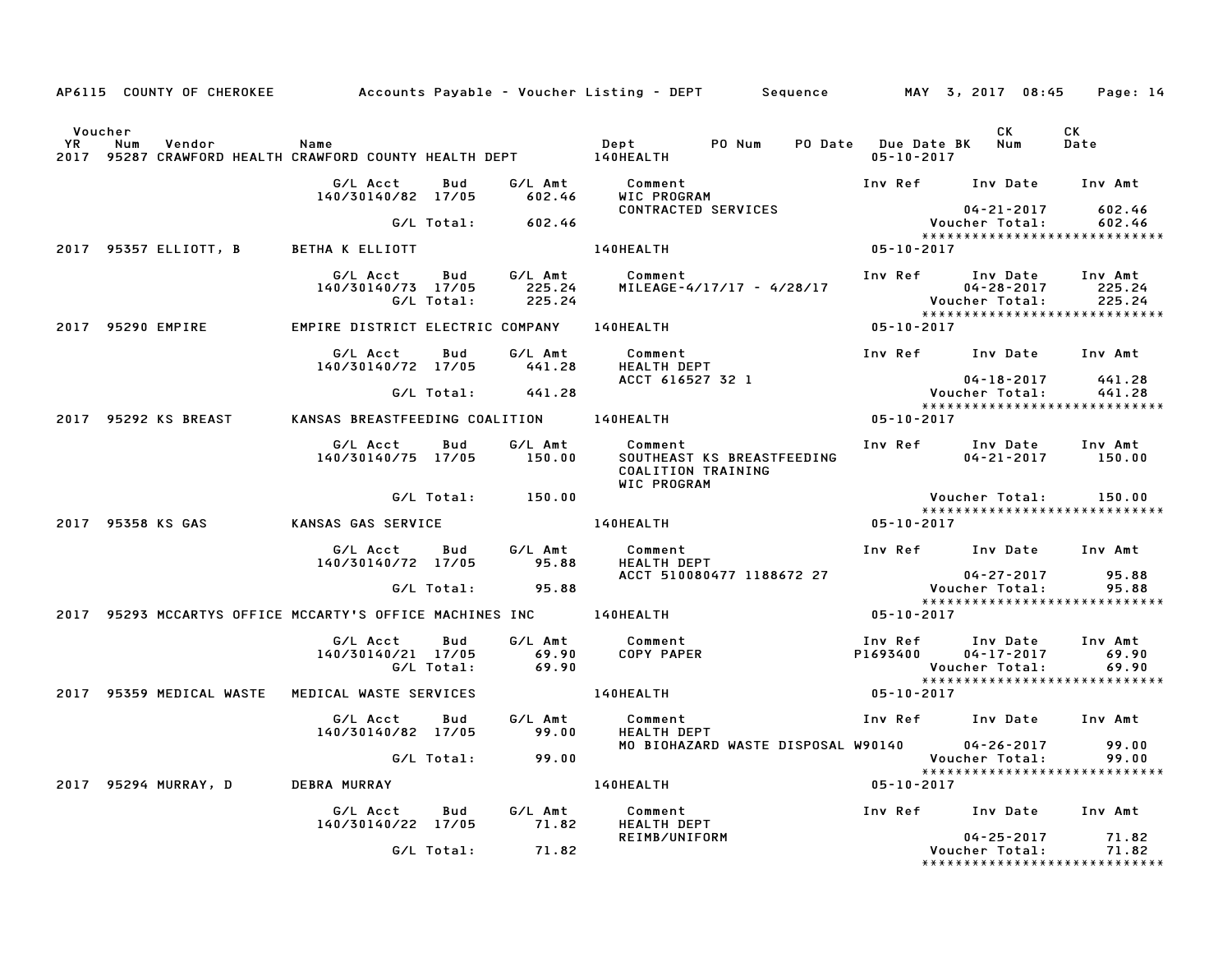| AP6115 COUNTY OF CHEROKEE                              |                                   |                   |                                 | Accounts Payable – Voucher Listing – DEPT | Sequence                                                 | MAY 3, 2017 08:45                                                               | Page: 15                        |
|--------------------------------------------------------|-----------------------------------|-------------------|---------------------------------|-------------------------------------------|----------------------------------------------------------|---------------------------------------------------------------------------------|---------------------------------|
| Voucher<br>YR.<br>Num<br>Vendor<br>95360 QUILL<br>2017 | Name<br>QUILL CORPORATION         |                   |                                 | Dept<br>PO Num<br>140HEALTH               | <b>PO Date</b><br><b>Due Date BK</b><br>$05 - 10 - 2017$ | CK.<br>Num                                                                      | СK<br>Date                      |
|                                                        | G/L Acct<br>140/30140/21 17/05    | Bud               | G/L Amt<br>132.40               | Comment<br><b>HEALTH DEPT</b>             | Inv Ref                                                  | Inv Date                                                                        | Inv Amt                         |
|                                                        |                                   | G/L Total:        | 132.40                          | <b>TOWELS</b><br>LAMINATING POUCH,        | 6236799<br>6237550                                       | $04 - 24 - 2017$<br>$04 - 24 - 2017$<br>Voucher Total:                          | 81.18<br>51.22<br>132.40        |
| 95296 TRUE VALUE COL TRUE VALUE COLUMBUS<br>2017       |                                   |                   |                                 | 140HEALTH                                 | $05 - 10 - 2017$                                         | ******************************                                                  |                                 |
|                                                        | G/L Acct<br>140/30140/76 17/05    | Bud               | G/L Amt<br>54.97                | Comment<br><b>HEALTH DEPT</b>             | Inv Ref                                                  | Inv Date                                                                        | Inv Amt                         |
|                                                        |                                   | G/L Total:        | 54.97                           | DUCT PIPE, DUCT<br><b>HARDWARE</b>        | A308821<br>A308613                                       | $04 - 21 - 2017$<br>$04 - 18 - 2017$<br>Voucher Total:                          | 14.97<br>40.00<br>54.97         |
| 2017<br>95361 WEX                                      | <b>WEX BANK</b>                   |                   |                                 | 140HEALTH                                 | $05 - 10 - 2017$                                         | *****************************                                                   |                                 |
|                                                        | G/L Acct<br>140/30140/25          | Bud<br>17/05      | G/L Amt<br>138.76               | Comment<br><b>HEALTH DEPT</b>             | Inv Ref                                                  | Inv Date                                                                        | Inv Amt                         |
|                                                        |                                   | G/L Total:        | 138.76                          | <b>GASOLINE</b>                           |                                                          | $05 - 01 - 2017$<br>Voucher Total:<br>******************************            | 138.76<br>138.76                |
|                                                        |                                   |                   |                                 |                                           |                                                          | <b>DEPT</b><br>Total:                                                           | 3538.59                         |
| 2017 95254 DELMONT, JA                                 | JACQUE DELMONT                    |                   |                                 | 160ELECT                                  | $05 - 10 - 2017$                                         |                                                                                 |                                 |
|                                                        | G/L Acct<br>160/30160/73 17/05    | Bud<br>G/L Total: | G/L Amt<br>103.79<br>103.79     | Comment<br>MILEAGE/IOLA MEETING           | Inv Ref                                                  | Inv Date<br>$04 - 27 - 2017$<br>Voucher Total:<br>***************************** | Inv Amt<br>103.79<br>103.79     |
| 2017 95301 AMBULANCE #1                                | CHEROKEE COUNTY AMBULANCE-DIST #1 |                   |                                 | 220AMBULANCE                              | $05 - 10 - 2017$                                         | <b>DEPT</b><br>Total:                                                           | 103.79                          |
|                                                        | G/L Acct<br>220/30220/89 17/05    | Bud<br>G/L Total: | G/L Amt<br>16877.33<br>16877.33 | Comment<br>MONTHLY SUBSIDY                | Inv Ref                                                  | Inv Date<br>$05 - 01 - 2017$<br>Voucher Total:<br>***************************** | Inv Amt<br>16877.33<br>16877.33 |
| 95302 AMBULANCE #2<br>2017                             | CHEROKEE COUNTY AMBULANCE-DIST #2 |                   |                                 | 220AMBULANCE                              | $05 - 10 - 2017$                                         |                                                                                 |                                 |
|                                                        | G/L Acct<br>220/30220/89 17/05    | Bud<br>G/L Total: | G/L Amt<br>16877.33<br>16877.33 | Comment<br>MONTHLY SUBSIDY                | Inv Ref                                                  | Inv Date<br>$05 - 01 - 2017$<br>Voucher Total:<br>***************************** | Inv Amt<br>16877.33<br>16877.33 |
| 2017 95303 AMBULANCE #3                                | CHEROKEE COUNTY AMBULANCE-DIST #3 |                   |                                 | 220AMBULANCE                              | $05 - 10 - 2017$                                         |                                                                                 |                                 |
|                                                        | G/L Acct<br>220/30220/89 17/05    | Bud<br>G/L Total: | G/L Amt<br>16877.33<br>16877.33 | Comment<br>MONTHLY SUBSIDY                | Inv Ref                                                  | Inv Date<br>$05 - 01 - 2017$<br>Voucher Total:<br>***************************** | Inv Amt<br>16877.33<br>16877.33 |
|                                                        |                                   |                   |                                 |                                           |                                                          | DEPT<br>Total:                                                                  | 50631.99                        |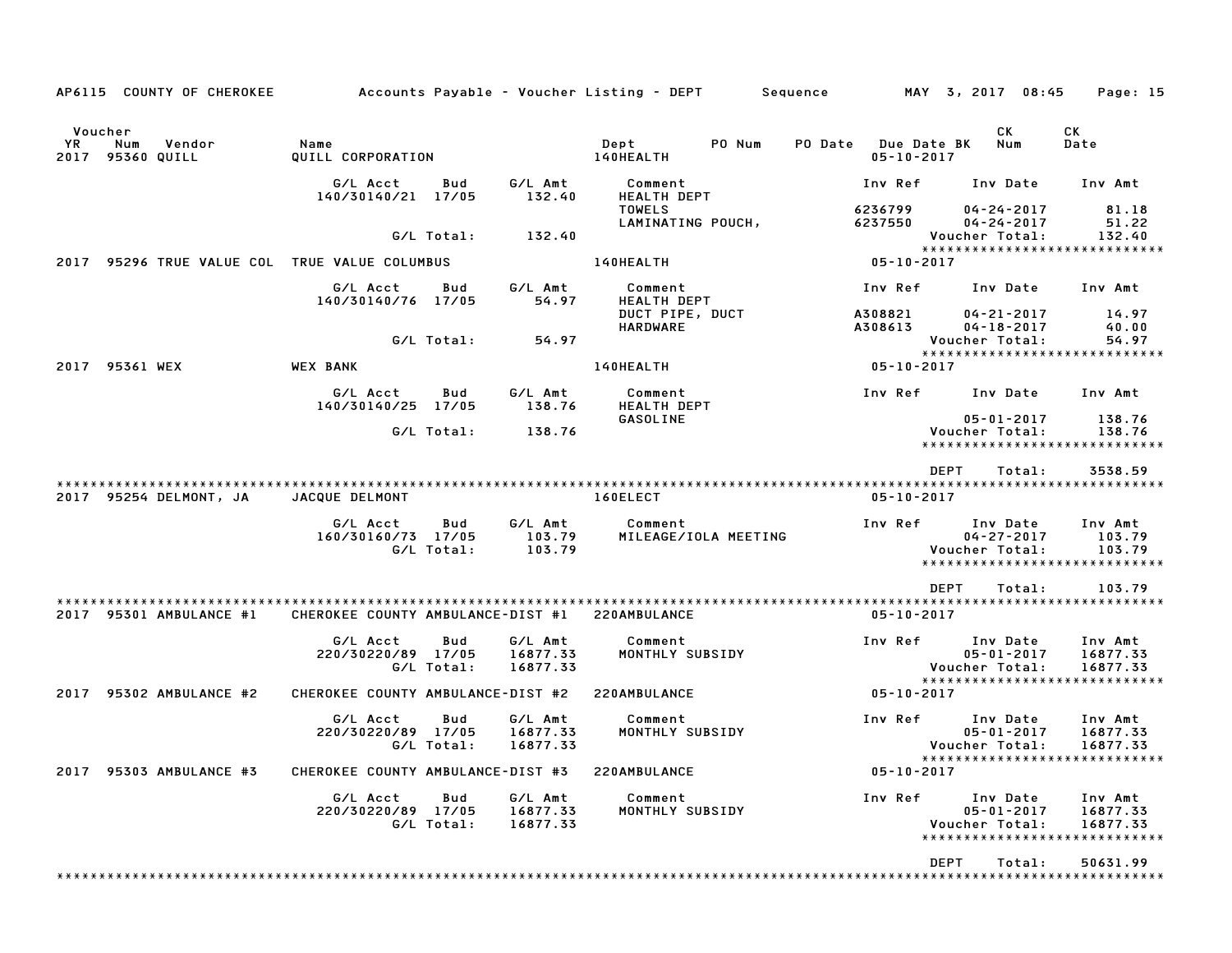|                      |     |                     | AP6115 COUNTY OF CHEROKEE 6 Accounts Payable - Voucher Listing - DEPT 5 Sequence MAY 3, 2017 08:45 Page: 16 |                          |                                            |                                                                            |                  |                                             |                |                                      |          |                                                                       |
|----------------------|-----|---------------------|-------------------------------------------------------------------------------------------------------------|--------------------------|--------------------------------------------|----------------------------------------------------------------------------|------------------|---------------------------------------------|----------------|--------------------------------------|----------|-----------------------------------------------------------------------|
| Voucher<br><b>YR</b> | Num | Vendor              | Name<br>2017 95366 CRAW KAN TELEPH CRAW-KAN TELEPHONE COOPERATIVE INC 224911                                |                          |                                            | Dept PO Num                                                                |                  | PO Date Due Date BK Num<br>$05 - 10 - 2017$ |                | CK                                   |          | CK<br>Date                                                            |
|                      |     |                     | G/L Acct<br>224/31224/01                                                                                    | Bud                      | G/L Amt<br>148.00                          | Comment<br>ACCESS SERVICE<br>1818SZ10901.011                               |                  | Inv Ref                                     |                |                                      |          | Inv Date Inv Amt<br>05-01-2017 148.00                                 |
|                      |     |                     |                                                                                                             |                          | G/L Total: 148.00                          |                                                                            |                  |                                             | Voucher Total: |                                      |          | 148.00                                                                |
|                      |     |                     | 2017 95348 HARRIS GLOBAL HARRIS COMPUTER SYSTEMS                                                            |                          | 224911                                     |                                                                            |                  | $05 - 10 - 2017$                            |                |                                      |          | *****************************                                         |
|                      |     |                     | G/L Acct Bud<br>224/31224/01                                                                                |                          | G/L Amt<br>650.00                          | Comment<br>MONTHLY CISCO MAINTENANCE 16000804<br><b>JULY 2017</b>          |                  |                                             |                |                                      |          | Inv Ref Inv Date Inv Amt<br>$05 - 31 - 2017$ 650.00                   |
|                      |     |                     |                                                                                                             |                          | $G/L$ Total: $650.00$                      |                                                                            |                  |                                             | Voucher Total: |                                      |          | 650.00                                                                |
|                      |     | 2017 95319 VERIZON  | <b>VERIZON WIRELESS</b>                                                                                     |                          |                                            | 224911                                                                     | $05 - 10 - 2017$ |                                             |                |                                      |          |                                                                       |
|                      |     |                     | G/L Acct<br>224/31224/01                                                                                    |                          | Bud G/L Amt<br>800.20<br>G/L Total: 800.20 | <b>Comment</b><br>ACCT 986487568-00001                                     |                  | Inv Ref<br>9784195122                       | Voucher Total: | 04-18-2017                           |          | Inv Date Inv Amt<br>800.20<br>800.20<br>***************************** |
|                      |     |                     | 2017 95362 FOUR STATE PRIN FOUR STATE PRINTING THE RESOURCE 230APP                                          |                          |                                            |                                                                            |                  | 05-10-2017                                  | <b>DEPT</b>    |                                      | Total:   | 1598.20                                                               |
|                      |     |                     | G/L Acct<br>230/30230/81 17/05                                                                              | <b>Bud</b><br>G/L Total: | 116.15<br>116.15                           | G/L Amt Comment<br>116.15 FOLDING PR<br>FOLDING PROPERTY EVALUATION 70432  |                  | Inv Ref                                     | Voucher Total: | $04 - 07 - 2017$                     | Inv Date | Inv Amt<br>116.15<br>116.15<br>******************************         |
|                      |     | 2017 95334 COLUMBUS | CITY OF COLUMBUS                                                                                            |                          |                                            | <b>300ELDERLY</b>                                                          |                  | 05-10-2017                                  | DEPT           |                                      | Total:   | 116.15                                                                |
|                      |     |                     | G/L Acct<br>300/30300/72 17/05                                                                              | Bud<br>G/L Total:        | 54.56<br>54.56                             | G/L Amt Comment<br>ACCT 07-48820-01                                        |                  |                                             | Voucher Total: | $04 - 27 - 2017$                     |          | Inv Ref      Inv Date     Inv Amt<br>54.56<br>54.56                   |
|                      |     | 2017 95317 EMPIRE   | EMPIRE DISTRICT ELECTRIC COMPANY 500ELDERLY                                                                 |                          |                                            |                                                                            |                  | 05-10-2017                                  |                |                                      |          | *****************************                                         |
|                      |     |                     | G/L Acct<br>300/30300/72 17/05                                                                              | Bud                      | G/L Amt<br>155.76                          | Comment<br>ACCT 828267-31-0<br>124991-59-7                                 |                  |                                             |                | $04 - 20 - 2017$<br>$04 - 21 - 2017$ |          | Inv Ref Inv Date Inv Amt<br>64.74<br>91.02                            |
|                      |     |                     |                                                                                                             |                          | G/L Total: 155.76                          |                                                                            |                  |                                             | Voucher Total: |                                      |          | 155.76<br>******************************                              |
|                      |     | 2017 95335 GALENA   | CITY OF GALENA                                                                                              |                          |                                            | 300ELDERLY                                                                 |                  | $05 - 10 - 2017$                            |                |                                      |          |                                                                       |
|                      |     |                     | G/L Acct<br>300/30300/72 17/05                                                                              | Bud                      | 151.39                                     | G/L Amt Comment<br>151.39 ACCT 10060<br><b>ACCT 1006000</b><br>720 WALL ST |                  | Inv Ref Inv Date                            |                | $04 - 11 - 2017$                     |          | Inv Amt<br>151.39                                                     |
|                      |     |                     |                                                                                                             |                          | G/L Total: 151.39                          |                                                                            |                  |                                             | Voucher Total: |                                      |          | 151.39<br>*****************************                               |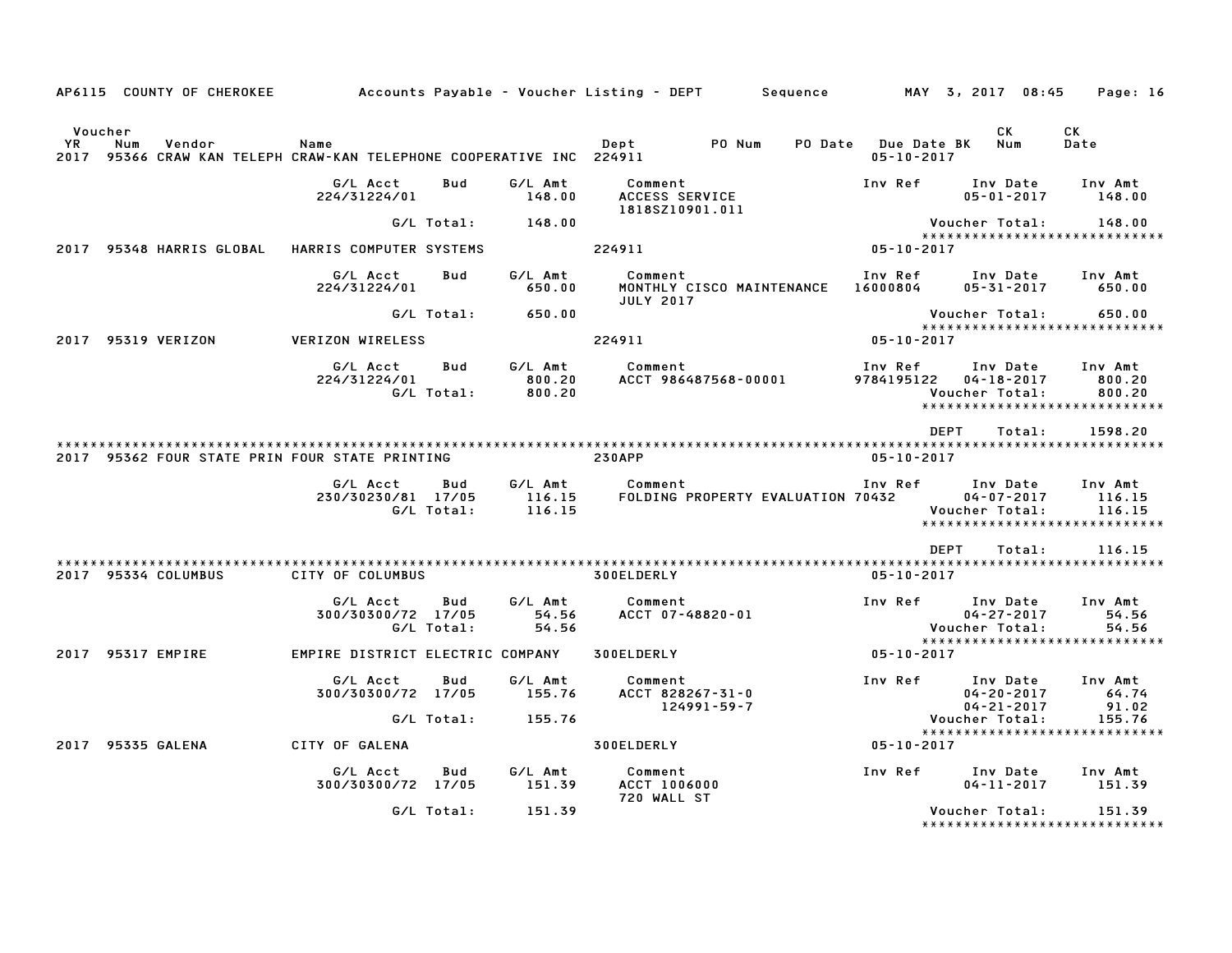| AP6115 COUNTY OF CHEROKEE                               | Accounts Payable – Voucher Listing – DEPT                |                                 | Sequence                                                                                                                                                   | MAY 3, 2017 08:45                                                                                                                                                                                                                                          | Page: 17                                                           |
|---------------------------------------------------------|----------------------------------------------------------|---------------------------------|------------------------------------------------------------------------------------------------------------------------------------------------------------|------------------------------------------------------------------------------------------------------------------------------------------------------------------------------------------------------------------------------------------------------------|--------------------------------------------------------------------|
| Voucher<br>YR.<br>Num<br>Vendor<br>95336 KS GAS<br>2017 | Name<br><b>KANSAS GAS SERVICE</b>                        |                                 | Dept<br>PO Num<br>PO Date<br>300ELDERLY                                                                                                                    | СK<br><b>Due Date BK</b><br>Num<br>$05 - 10 - 2017$                                                                                                                                                                                                        | СK<br>Date                                                         |
|                                                         | G/L Acct<br>Bud<br>300/30300/72 17/05<br>G/L Total:      | G/L Amt<br>66.51<br>66.51       | Comment<br>ACCT 512076592 1171351 09                                                                                                                       | Inv Ref<br>Inv Date<br>$04 - 27 - 2017$<br>Voucher Total:<br>*****************************                                                                                                                                                                 | Inv Amt<br>66.51<br>66.51                                          |
| 2017 95318 AFIX                                         | AFIX TECHNOLOGIES, INC                                   |                                 | 304SPIDER                                                                                                                                                  | <b>DEPT</b><br>Total:<br>*****************<br>$05 - 10 - 2017$                                                                                                                                                                                             | 428.22<br>**********************                                   |
|                                                         | G/L Acct<br>Bud<br>304/31304/01<br>489/30489/01<br>17/05 | G/L Amt<br>10365.50<br>10365.50 | Comment<br><b>CROSSMATCH SCAN SYSTEM</b><br>1 YR CMT MAINTENANCES<br>SOFTWARE MAINTENANCE<br>HARDWARE MAINTENANCE<br>SOFTWARE SUBMISSION<br><b>PRINTER</b> | Inv Date<br>Inv Ref<br>170328-01<br>$03 - 31 - 2017$                                                                                                                                                                                                       | Inv Amt<br>20731.00                                                |
|                                                         | G/L Total:                                               | 20731.00                        | INSTALLATION/TRAINING                                                                                                                                      | Voucher Total:<br>*****************************                                                                                                                                                                                                            | 20731.00                                                           |
|                                                         |                                                          |                                 |                                                                                                                                                            | <b>DEPT</b><br>Total:                                                                                                                                                                                                                                      | 20731.00                                                           |
| 95329 EMPIRE<br>2017                                    | EMPIRE DISTRICT ELECTRIC COMPANY                         |                                 | 330SEWER                                                                                                                                                   | $05 - 10 - 2017$                                                                                                                                                                                                                                           |                                                                    |
|                                                         | G/L Acct<br>Bud<br>330/30330/72 17/05                    | G/L Amt<br>1192.23              | Comment<br><b>ELECTRIC</b>                                                                                                                                 | Inv Date<br>Inv Ref<br>$547731 - 85 - 1$<br>$04 - 26 - 2017$<br>$487490 - 67 - 4$<br>$04 - 26 - 2017$<br>$535793 - 78 - 0$<br>$04 - 26 - 2017$<br>$059522 - 21 - 9$<br>$04 - 26 - 2017$<br>$369339 - 68 - 4$<br>$04 - 27 - 2017$<br>866807-56-3 04-28-2017 | Inv Amt<br>618.59<br>151.85<br>34.28<br>124.35<br>145.54<br>117.62 |
|                                                         | G/L Total:                                               | 1192.23                         |                                                                                                                                                            | Voucher Total:                                                                                                                                                                                                                                             | 1192.23                                                            |
| 95337 LUMANS<br>2017                                    | LUMAN'S LABORATORIES                                     |                                 | 330SEWER                                                                                                                                                   | *****************************<br>$05 - 10 - 2017$                                                                                                                                                                                                          |                                                                    |
|                                                         | G/L Acct<br>Bud<br>110/30110/89 17/05<br>G/L Total:      | G/L Amt<br>202.00<br>202.00     | Comment<br>WASTE WATER COLLECTION                                                                                                                          | Inv Ref<br>Inv Date<br>35929<br>$04 - 27 - 2017$<br>Voucher Total:<br>*****************************                                                                                                                                                        | Inv Amt<br>202.00<br>202.00                                        |
| 95291 SHORT CREEK<br>2017                               | SHORT CREEK TRUE VALUE                                   |                                 | 330SEWER                                                                                                                                                   | $05 - 10 - 2017$                                                                                                                                                                                                                                           |                                                                    |
|                                                         | G/L Acct<br>Bud<br>330/30330/89 17/05<br>G/L Total:      | G/L Amt<br>4.49<br>4.49         | Comment<br>ANT & ROACH KILLER                                                                                                                              | Inv Ref<br>Inv Date<br>$04 - 21 - 2017$<br><b>B100190</b><br>Voucher Total:<br>****************                                                                                                                                                            | Inv Amt<br>4.49<br>4.49                                            |
|                                                         |                                                          |                                 |                                                                                                                                                            | <b>DEPT</b><br>Total:                                                                                                                                                                                                                                      | 1398.72<br>********************                                    |